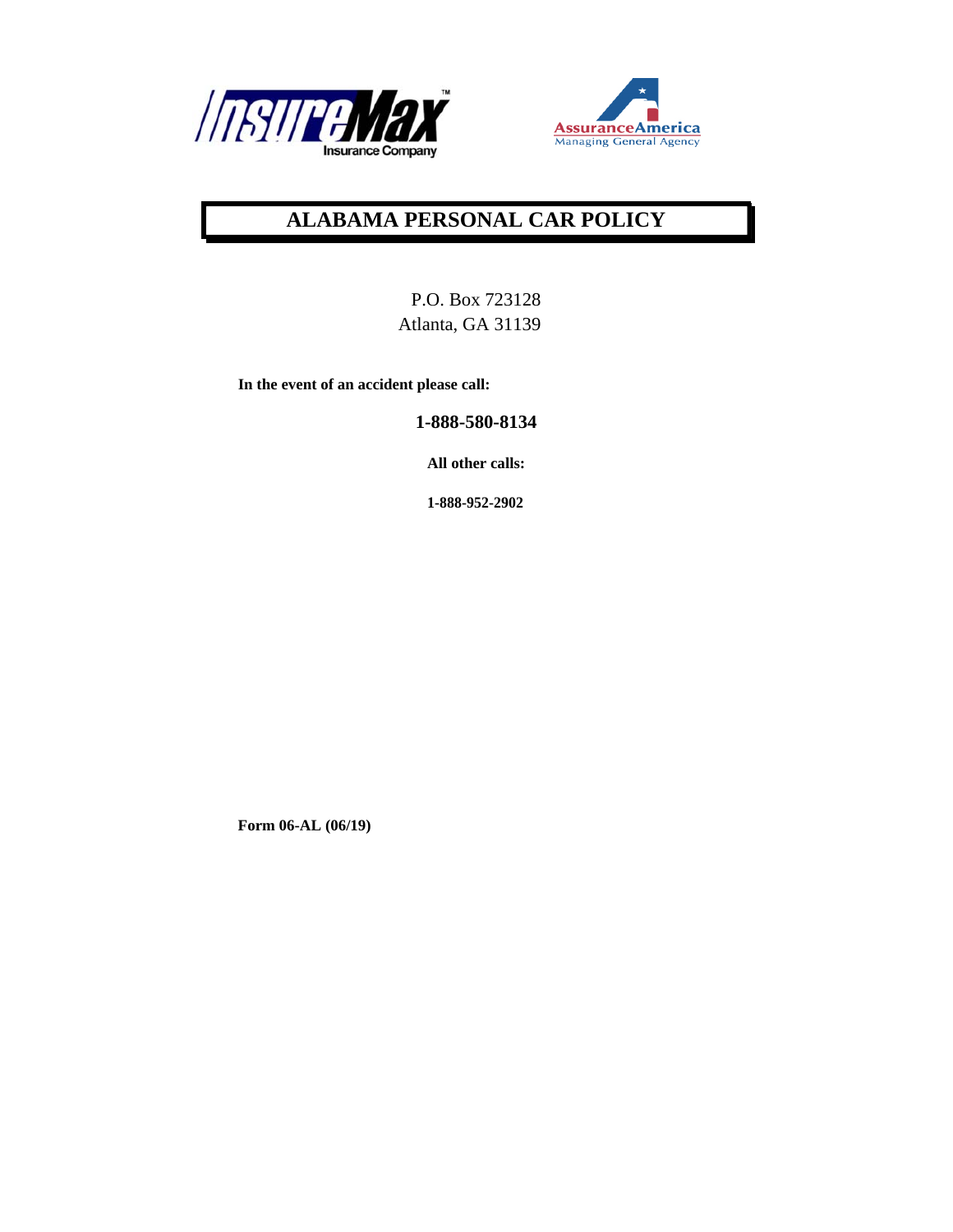# **PART I – LIABILITY TO OTHERS**<br>Insuring Agreement

Additional Definition for Part I Only Covered Events Additional Payments<br>
Exclusions<br>
Exclusions<br>
Exclusions Limits of Liability<br>
Out of State Insurance<br>
Notice of Claim<br>
Notice of Claim Out of State Insurance Other Insurance Proof of Loss<br>
Financial Responsibility Laws<br>
Payment of Claims Financial Responsibility Laws

#### **PART II – MEDICAL PAYMENTS**

**PART VI – GENERAL PROVISIONS**<br>Additional Terms for Part II Policy Period & Territory Additional Terms for Part II Policy Period & Territory<br>Additional Definitions for Part II Only Two or More Cars Insured Additional Definitions for Part II Only<br>Exclusions Limits of Liability<br>
Other Insurance<br>
Our Recovery Ri Payment of Benefits Reimbursement)

Insuring Agreement – Bodily Injury Coverage Cancellation and Non-Renewal distributional Terms for Part III Automatic Termination Additional Terms for Part III Additional Definitions for Part III Only Proof of Notice<br>Exclusions Fraud and Misro Exclusions<br>
Exclusions<br>
Fraud and Misrepresentation<br>
Our Right to Void for Failure Other Insurance

#### **PART IV – CAR DAMAGE COVERAGE** Conditions Precedent

Insuring Agreement Bankruptcy Towing and Labor Coverage Loss of Use (Rental) Coverage **YOUR DUTIES & REPORTING ALL**  Exclusions Notice of an Accident or Loss<br>
Limits of Liability Chern Duties<br>
Other Duties Limits of Liability No Benefit to Bailee Appraisal Payment of Loss Timeliness of Repairs Car Storage Loss Payee & Lienholder's Rights Other Insurance

#### **INSURING AGREEMENT PART V – ACCIDENTAL DEATH AND DEFINITIONS DISMEMBERMENT COVERAGE**

Insuring Agreement Death, Dismemberment or Loss of Sight Exclusions Exclusions Physical Examination and Autopsy

Claims Handling Our Recovery Rights (Subrogation & Transfer of Your Interest in This Policy **PART III – UNINSURED MOTORISTS** Policy Changes<br>
Insuring Agreement – Bodily Injury Coverage Cancellation and Non-Renewal Our Right to Void for Failure of Initial<br>Payment Policy Conformed to Statutes

# Additional Definition **ACCIDENTS AND LOSSES**

#### **ENDORSEMENTS**

#### **NAMED DRIVER EXCLUSION RENTAL CAR COVERAGE ENDORSEMENT**

**Form 06-AL (06/19)** Page 2 of 38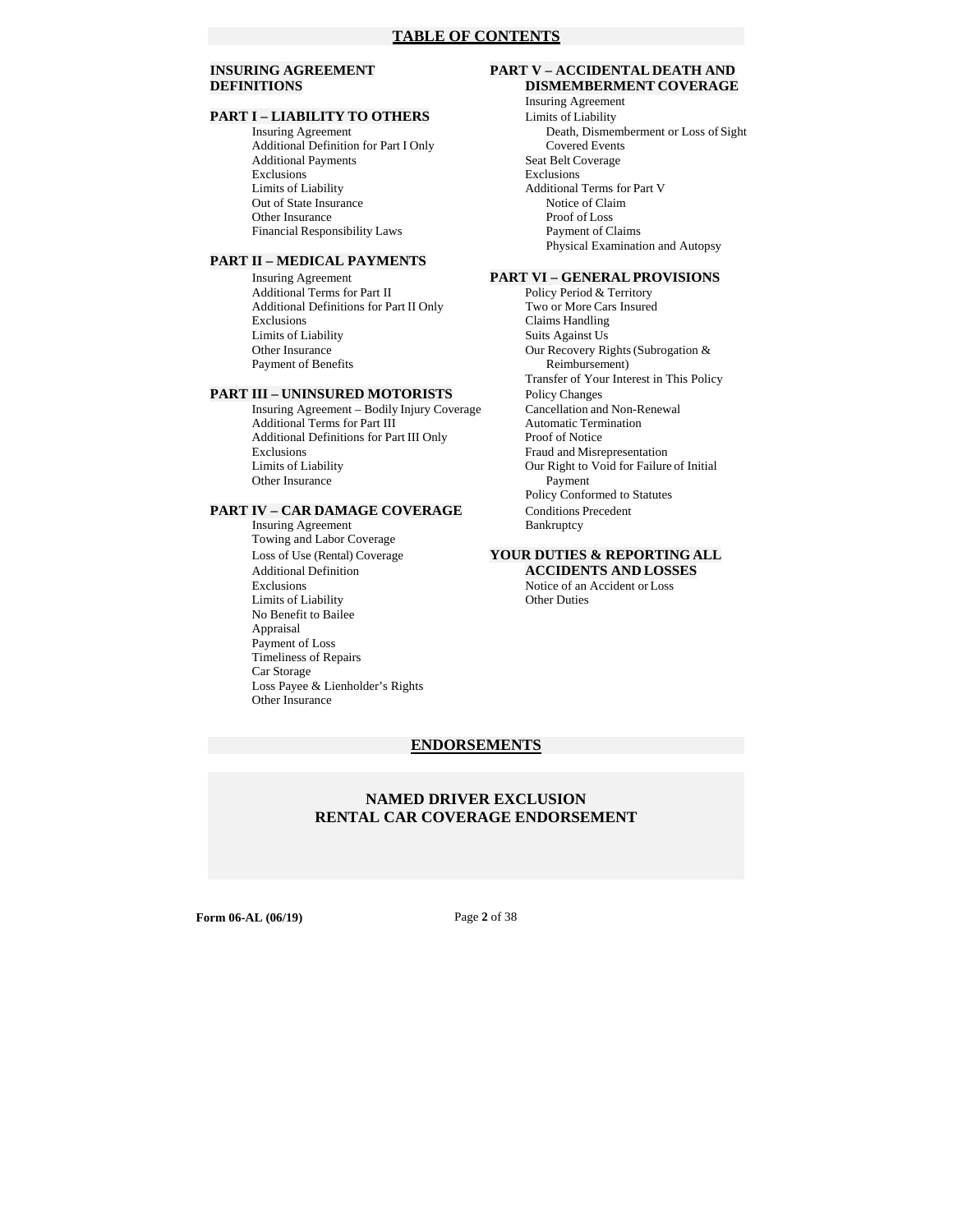Please read **your** Personal Car Policy. It is a binding legal contract between **you** and **us**. The **Application** and **Declarations Page**, and any endorsements issued by **us**, are part of the contract formed by this policy. This policy describes which vehicles and **persons** have coverage, and which vehicles and **persons** do not have coverage. It includes language that excludes, restricts and limits coverage. It also describes the duty to give **us** notice of an **accident** or **loss**, and to notify **us** about changes in vehicles or drivers in **your household**.

**IMPORTANT:** Coverage does not apply under this policy for any **person** who does not comply with all:

- 1. Notice requirements;
- 2. Duties; and
- 3. Policy terms.

Anyone insured under this policy must comply with the policy requirements before coverage applies. Failure to comply may result in a claim or coverage denial.

The last day of any time period required by this policy to make a payment, perform a duty or give notice, may be any day of the year, including a Saturday, Sunday or public holiday.

#### **INSURING AGREEMENT**

If **you** pay **your** premium when due, **we** agree to insure **you**, subject to the terms of this policy, for the coverage shown on the **Declarations Page**, up to the limits of liability.

If **you** make **your** initial payment by check or any method other than cash, coverage under this policy is conditioned upon that initial payment being honored when first presented for payment to **your** bank or financial institution.

#### **DEFINITIONS**

When shown in this policy in **bold** print, the words and phrases listed below have the meaning shown here. These meanings will apply whether the word or phrase appears in the singular, possessive, plural, active or passive forms:

- 1. "**Accident**" means an unexpected and unintended event that causes **bodily injury**, **property damage** or **loss**, which arises out of the ownership, maintenance, or use of a motor vehicle designed for use on public roads.
- 2. "**Actual cash value**" means the fair market value of stolen or damaged property at the time and place of the **loss**. When determining fair market value:
	- a. The age, mileage and physical condition of the property will reduce its value; and
	- b. **Depreciation** and prior damage will reduce its value.
- 3. "**Application**" means the form(s) provided by **us** to collect the information upon which **we** rely to decide to issue this policy and determine the proper premium to charge for the risk to be insured. This includes any supplemental application and coverage election, selection and rejection forms provided by **us**, and requests for additional information.

**Form 06-AL (06/19)** Page **3** of 38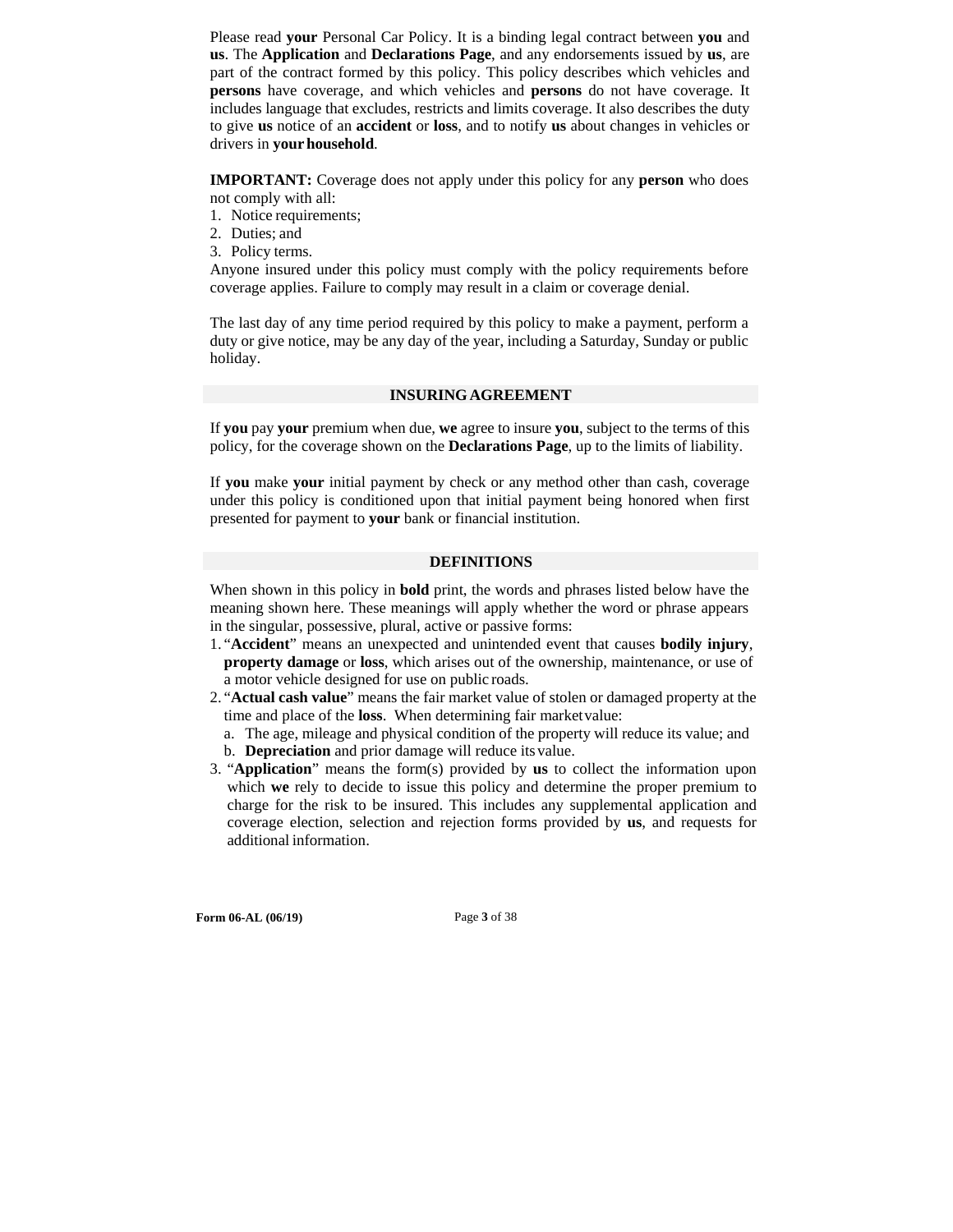- 4. "**Auto business**" means motor vehicle **business** operations, including but not limited to:
	- a. Selling;
	- b. Leasing;
	- c. Transporting;
	- d. Delivering;
	- e. Repairing;
	- f. Servicing;
	- g. Road testing;
	- h. Cleaning;
	- i. Parking;
	- j. Storing; k. Renting; or
	- l. Towing;
	- any motor vehicles.
- 5. "**Bodily injury**" means bodily harm to a **person** and sickness, disease or death that result from it.
- 6. "**Business**" means:
	- a. A job, trade, profession, or occupation, whether full-time or part-time; and
	- b. Any employment or commercial activity of any kind.
- 7. "**Car**" means a motorized passenger type vehicle that is a sedan, passenger van, sport utility vehicle or pick-up truck, of a kind required to be registered under the **state**  motor vehicle laws for use on the public roads, that has at least four but no more than 6 wheels and has a gross vehicle weight rating of 10,000 pounds or less (as determined by the manufacturer). "**Car**" does not include any:
	- a. Motorcycle, dirt bike or all-terrain vehicle (ATVs);
	- b. Golf cart;
	- c. Tractor;
	- d. Farm machinery;
	- e. Step-van or vans with cabs separate from the cargo area;
	- f. Vehicles operated on rails or crawler treads;
	- g. Recreational vehicle; or
	- h. Vehicle of any type while used:
		- (1) As a residence or premises; or
		- (2) For office, store or display purposes.
- 8. "**Declarations Page**" means the document from **us** with respect to this policy, listing:
	- a. The types of coverage **you** have elected;
	- b. The limit for each coverage;
	- c. The cost for each coverage;
	- d. The listed **cars** covered by this policy;
	- e. The coverage **you** bought for each **car**; and
	- f. Other information that applies to this policy.
- 9. "**Delivery**" means to be engaged in the activity of transporting, delivering or picking up **persons**, property, products, materials or goods for compensation or a fee in the course of any **business**, including going to a pick-up and returning from a drop-off. "**Delivery**" includes but is not limited to delivery of magazines, newspapers, food, and any other products.

**Form 06-AL (06/19)** Page **4** of 38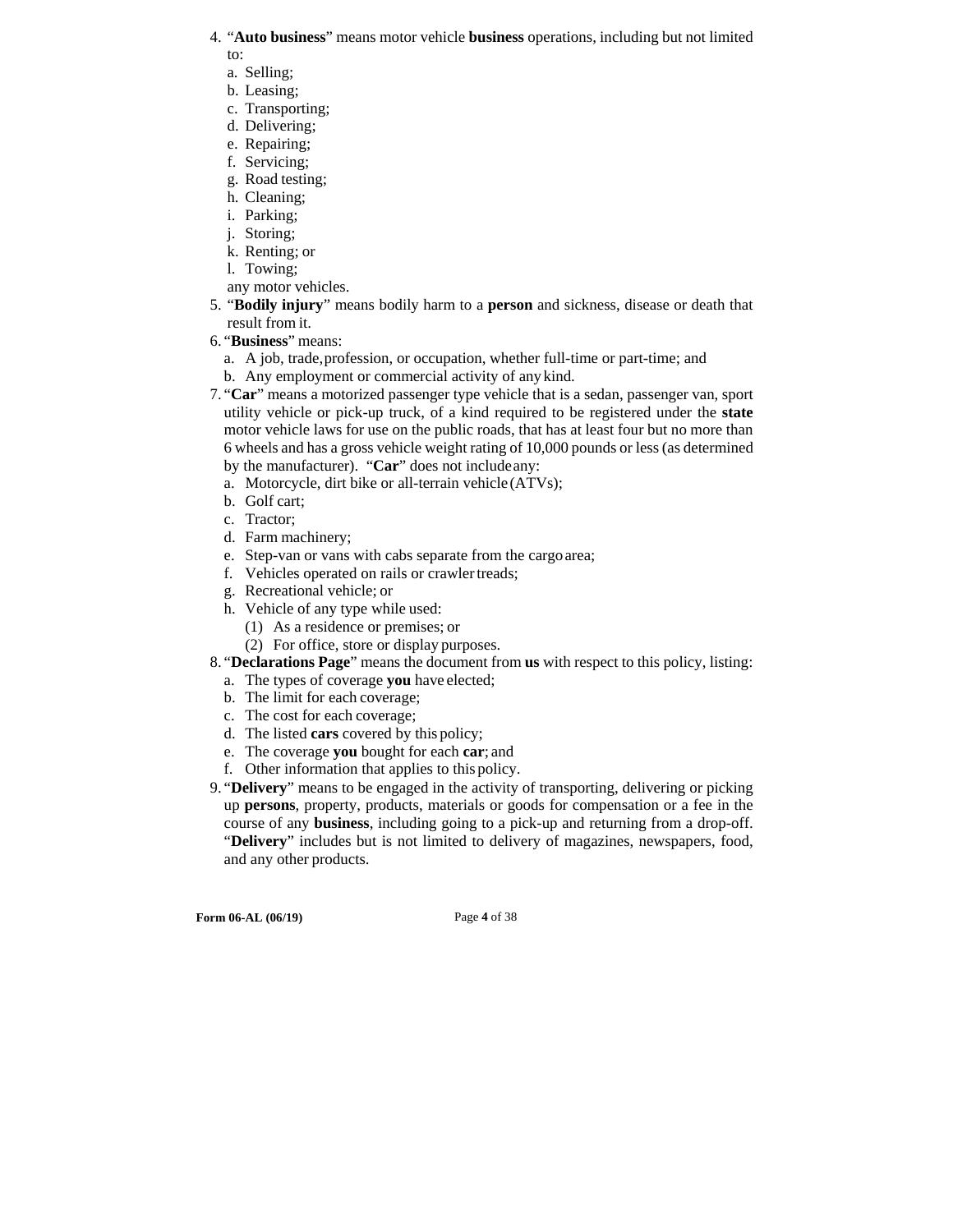- 10. "**Depreciation**" means a decrease in the value of property as occurs:
	- a. Over a period of time in the marketplace;
	- b. Due to wear and tear; and
	- c. Due to obsolescence.
- 11. "**Driver's License**" means a valid and current certificate, permit or license issued by a **state** or governmental agency, authorizing a **person** to operate a motor vehicle.
- 12. "**Failure to pay premium**" means nonpayment, when due, of any premium or other payment due. This includes the dishonor or rejection, or refusal to pay, by a financial institution of any noncash payment made to **us** or made for this policy.
- 13. "**Household**" means the address where **you reside** that is shown on the
- **Declarations Page**.
- 14. "**Insured car**" means:
	- a. Any **car** described on the **Declarations Page**.
	- b. Any **car you** acquire to replace a **car** described on the **Declarations Page**, subject to the following conditions:
		- (1) The existing coverages on the **car** replaced will apply to a replacement **car**  as of the date it is acquired if **you** notify **us** within 30 days of the date it is acquired by **you**. Car Damage Coverage shall not apply to the replacement **car** if **we** do not get notice within those 30 days.
		- (2) A replacement **car** will not be provided more coverage than applied to the **car** it replaced until and unless **you** ask **us** to add coverage and **our**  conditions are met. If **you** add coverage or increase limits, that added coverage or increased limit does not apply until after **you** have asked **us** to add the coverage or increase limits.
	- c. Any additional **car**, other than a replacement **car**, that **you** acquire during the policy period, but only if **we** insure all **cars owned** by **you** and **you** give **us**  notice within 30 days of the date the **car** is acquired by **you**. No coverage will apply to an additional **car** if **you** do not notify **us** within 30 days of acquiring that **car**. No Car Damage Coverage shall apply to an additional **car** until after the time **you** give **us** notice **you** have acquired the **car**, unless it is a replacement **car** and those conditions have been met.
- 15. "**Loss**" means direct and sudden loss of, or physical damage to, an **insured car**  caused by an **accident**. This definition does not apply in Part V.
- 16. "**Minimum limits**" means the minimum amount of liability insurance required for by the motor vehicle financial responsibility, mandatory liability and/or insurance laws of the state in which **you reside**, as shown in **our** records.
- 17. "**Named insured**" means the **person** or **persons** shown as the policyholder on the **Declarations Page**.
- 18. "**Non-owned car**" means any **car**, other than an **insured car**, that is not **owned** by or furnished or available for regular or frequent use by **you**, any **resident** of **your household** or **your** non-resident spouse. "**Non-owned car**" does not include any **car** rented for more than 30 consecutive days.
- 19. "**Occupying**" means to be in or upon a **car**, or engaged in the immediate act of getting in, on, out of or off.
- 20. "**Owns**" and "**Owned**" means to: a. Hold legal title to the **car**;

**Form 06-AL (06/19)** Page **5** of 38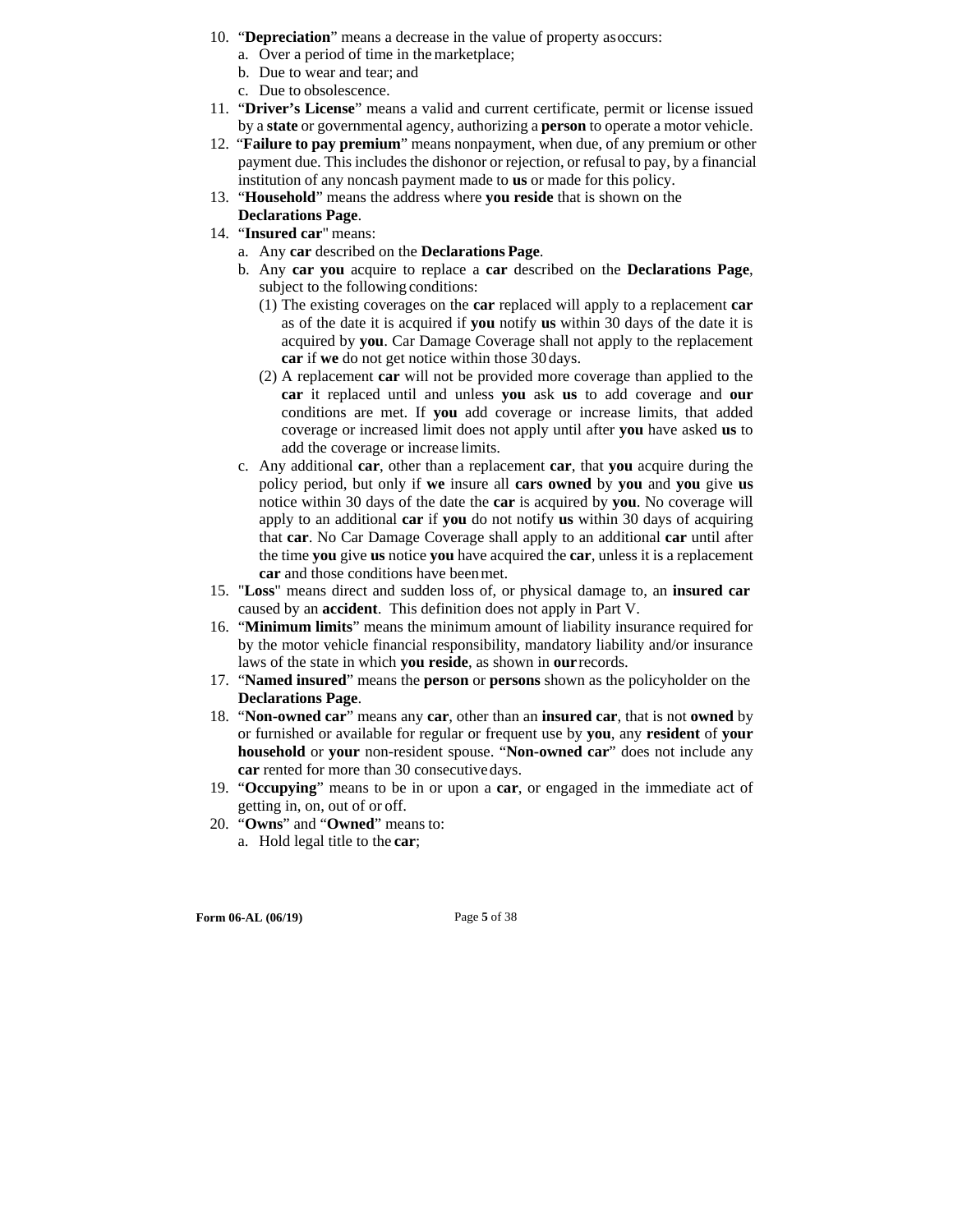- b. Have legal possession of the **car** subject to a written conditional sales agreement; or
- c. Have legal possession of the **car** under a lease agreement of more than 30 days.
- 21. "**Owner**" means the **person** or entity who:
	- a. Holds legal title to the **car**;
	- b. Has legal possession of the **car** subject to a written conditional sales agreement; or
	- c. Has legal possession of the **car** under a lease agreement of more than 30 days.
- 22. "**Person**" means a natural, living human being and not a corporation, partnership, association or **business** name.
- 23. "**Property damage**" means physical damage to, or destruction or loss of use of tangible property.
- 24. "**Punitive damages**" means damages that may be imposed to:
	- a. Punish or deter wrongful, malicious or unlawful conduct;
	- b. Deter wrongful, malicious or unlawful conduct; or
	- c. Fine, penalize or impose a statutory penalty;

other than damages intended to compensate for actual **bodily injury** or **property damage** incurred by a **person**. "**Punitive damages**" include, but are not limited to, damages referred to under any law as punitive damages, exemplary damages, treble damages or statutory multiple damages.

- 25. "**Racing**" means:
	- a. Preparing or participating in any race, speed, demolition, stunt, or timed contest or activity, whether organized or not; or
	- b. Operating a motor vehicle on a track or course designed or used for racing, high performance or high speed driving.
- 26. "**Regular operator**" is any **person** not listed on the **Declarations Page** who has or had care, custody or control of the **insured car** for more than twenty-four (24) hours at any time during the policy term as shown on the **Declarations Page**. The twentyfour (24) hours may be consecutive or cumulative.
- 27. "**Relative**" means:
	- a. A **person** who **resides** in **your household** and is related to **you** by blood, marriage or adoption;
	- b. **Your** ward or foster child who primarily **resides** with **you**.

If the "**named insured**" shown on the **Declarations Page** is not a **person**, no one will be a **relative**.

- 28. "**Reside**", "**resides**" and "**residing**" mean to dwell regularly and permanently, as the **person's** primary and legal domicile.
- 29. "**Resident**" and "**residents**" mean any **person** or **persons** who **reside** in the **household** of the **named insured**.
- 30. "**State**" means the District of Columbia, and any state, territory or possession of the United States, and any province of Canada.
- 31. "**Transportation network company**" is a corporation, partnership, sole proprietorship, or other entity licensed and operating in Alabama that uses a digital network to connect a **transportation network rider** to a **transportation network company driver** who provides a prearranged ride.

**Form 06-AL (06/19)** Page 6 of 38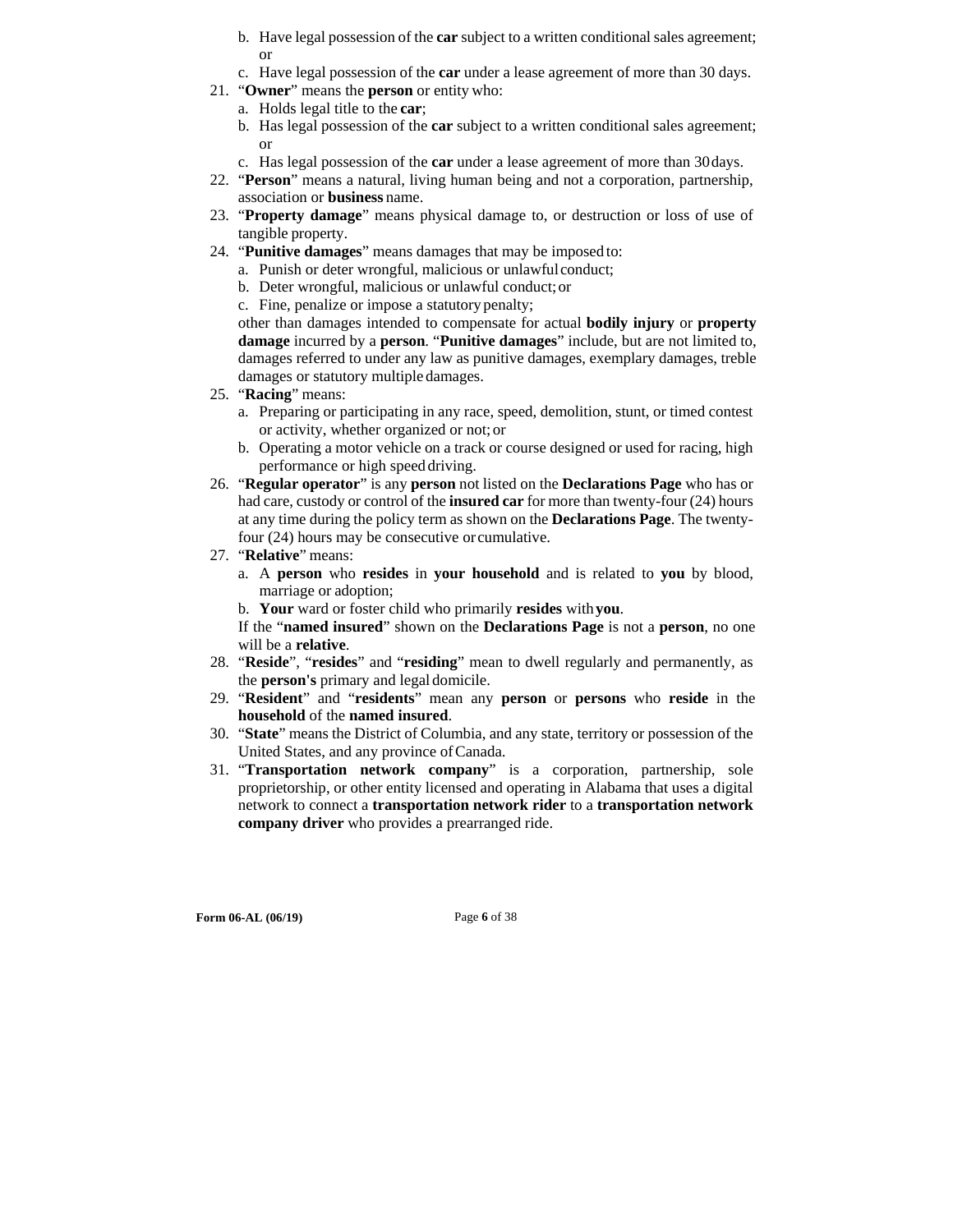- 32. "**Transportation network company driver**" is an individual who:
	- a. Receives connections to potential riders and related services from a **transportation network company** in exchange for payment or a fee to the **transportation network company**; and
	- b. Uses a personal vehicle to offer or provide a prearranged ride to a **transportation network company rider** upon connection through a digital network controlled by a **transportation network company**, and in exchange for compensation or payment of a fee.
- 33."**Transportation network company rider**" is an individual who uses the digital network of a **transportation network company** to connect with a **transportation network company driver** who provides a prearranged ride to the **transportation network company rider** in the personal vehicle of the **transportation network company driver** between points chosen by the **transportation network company rider**.
- 34."**We**", "**Us**" and "**Our**" mean the Company providing this insurance, as shown on the **Declarations Page**.
- 35."**You**" and "**your**" mean the "**named insured**" shown on the **Declarations Page**, and spouse of that **named insured** if that spouse **resides** in the **household** of the **named insured** at the time of the **accident** or **loss**.

#### **PART I - LIABILITY TO OTHERS**

#### **Insuring Agreement**

Subject to the limits of liability, if **you** paid the premium for coverage for Liability To Others, **we** will pay damages for **bodily injury** or **property damage** for which any **insured person** becomes legally responsible because of a **car accident**. Damages include:

- 1. **Punitive damages** awarded pursuant to the Alabama Wrongful Death Act, but not other **punitive damages**.
- 2. Prejudgment interest awarded against the **insured person**.

**We** have the right to investigate, negotiate and settle any claim for damages covered by this coverage as **we** deem appropriate. **We** will settle or defend claims and lawsuits for damages covered under this Part I as **we** deem proper, with attorneys hired and paid for by **us**.

In addition to **our** limit of liability, **we** will pay all defense costs **we** incur. **Our** duty to settle or defend ends:

- 1. When **our** limit of liability for damages under this coverage has been paid as a final settlement or judgment; or
- 2. Upon release or consent of the **insured person**.

**We** have no duty to defend any lawsuit or settle any claim for **bodily injury** or **property damage** not covered under this policy.

**Form 06-AL (06/19)** Page **7** of 38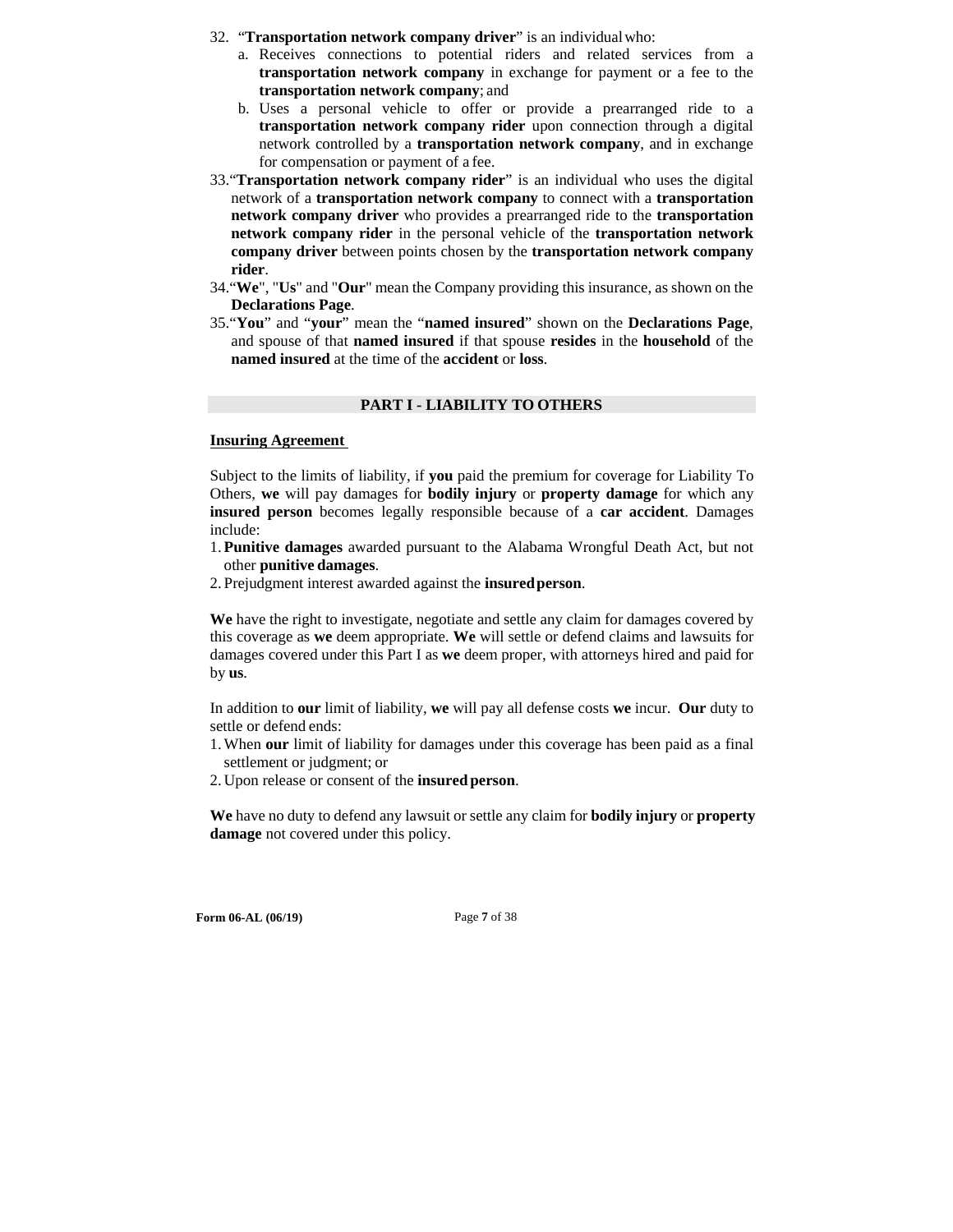#### **Additional Definition for Part I Only**

As used in Part I:

"**Insured person**" or "**insured persons**" means:

- 1. **You**, with respect to liability arising out of the ownership, maintenance or use of an **insured car**.
- 2. **You**, while driving a **non-owned car** with permission of its **owner**.
- 3. Any other **person** using an **insured car** with **your** permission.
- 4. Any other person listed as a driver on the Declaration Page while driving an **insured car**.
- 5. A **relative** listed as a driver on the **Declaration Page**, with respect to an **accident**  while driving a **non-owned car** with permission of its **owner**.
- 6. Any Additional Interest shown on the **Declarations Page**, with respect to liability arising out of the use of the **insured car** by a **person** described above. Inclusion of an Additional Interest Insured shall not increase **our** limit of liability. Coverage for the Additional Interest insured is excess over any other valid insurance. Coverage for an Additional Interest insured is limited to the **insured car** for which the Additional Interest insured has been shown on the **Declarations Page**.

#### **Additional Payments**

For an **insured person**, **we** will pay, in addition to **our** limit of liability:

- 1. All expenses **we** incur in the settlement of any claim.
- 2. All expenses **we** incur in the defense of any lawsuit alleging claims against an **insured person** that may be covered by this policy.
- 3. Premiums on appeal bonds and attachment bonds required in any suit **we** defend. **We** have no duty to:
	- a. Pay the premium for any bonds that are more than **our** limit of liability;
	- b. Apply for or furnish bonds; or
	- c. Pay any premium for any appeal bond after **we** have tendered or offered the policy limit in payment of that portion of any judgment that falls within **our** limit of liability.
- 4. Up to \$100 for a bail bond needed due to an **accident** arising out of the use of an **insured car**. **We** have no duty to apply for or furnish bonds.
- 5. Other reasonable expenses, other than loss of earnings, incurred at **our** request.

#### **Exclusions**

Coverage for Liability to Others and **our** duty to defend do not apply to:

- 1. **Bodily injury** or **property damage** that arises out of the ownership, maintenance or use of a motor vehicle as a livery service or for **delivery**. This exclusion does not apply to shared-expense car pools.
- 2. **Bodily injury** or **property damage** caused by an intentional act by, or at the direction of, an **insured person**, even if the **bodily injury** or **property damage** that results is not what was intended.
- 3. **Bodily injury** or **property damage** caused by any **person** using an **insured car**  without **your** express or implied permission.
- 4. Use of a **non-owned car** by an **insured person** without the **owner's** permission or if being used outside of the scope of the **owner's** permission.

**Form 06-AL (06/19)** Page **8** of 38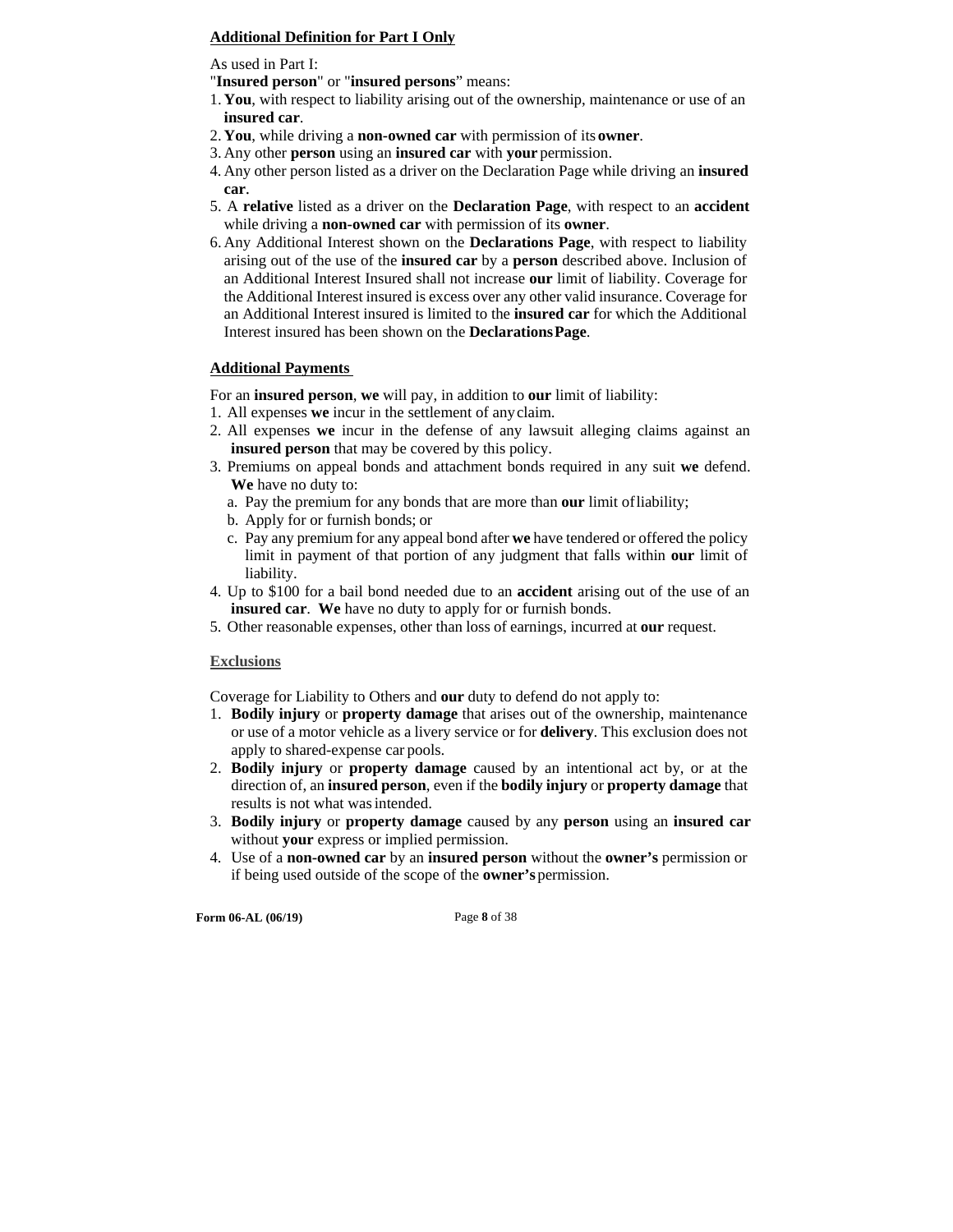- 5. **Bodily injury** or **property damage** that arises out of, or is due to:
	- a. The ownership or use of a **car** for transporting any explosive substance, toxic material, flammable substance, or similarly hazardous material;
	- b. Nuclear reaction or radiation;
	- c. A peril to which a nuclear energy liability insurance applies or is required by law to apply;
	- d. Radioactive, pathogenic, poisonous, biological, toxic, or hazardous contamination or materials; or
	- e. War (declared or undeclared) or warlike action of any kind.
- 6. **Bodily injury** to an employee, employer or co-worker of any **insured person** that occurs in the course of employment. Coverage does not apply to a domestic employee if benefits are payable or are required to be provided under any workers' compensation or other similar law.
- 7. **Bodily injury** or **property damage** that arises out of the ownership or **use** of an **insured car** when it is:
	- a. Rented, leased or provided to anyone in exchange for any form of value, compensation or reimbursement;
	- b. Entrusted to another **person** or entity for the purpose of subleasing, leasing, renting or selling and is no longer in **your** possession;
	- c. Sold to any **person** or entity other than **you** or a **relative**; or
	- d. Under a conditional sales agreement and is no longer in **your** possession.
- 8. **Bodily injury** or **property damage** that occurs while a **transportation network company driver** is logged on to the digital network of a **transportation network company** or while a **transportation network company driver** provides a prearranged ride.
- 9. **Bodily injury** or **property damage** arising out of the ownership, maintenance or use of any motor vehicle, other than an **insured car** by an **insured person**, while in the course or scope of employment.
- 10. **Bodily injury** to **you** or a **relative**.
- 11. **Bodily injury** or **property damage** arising out of the operation of any traction engine, road roller, grater, tractor crane, power shovel, well driller, or implement of animal husbandry.
- 12. Any liability assumed by an **insured person** under any contract or agreement.
- 13. **Bodily injury** or **property damage** caused by an **insured car** when it is driven by any **person** who:
	- a. Is not a listed driver on the **Declarations Page**; and
	- b. Does not have a valid **driver's license**.
- 14. **Bodily injury** or **property damage** arising out of the ownership, maintenance or use of an **insured car** by any person who:
	- a. **Resides** in **your** household; or
	- b. Is a **regular operator** of the **insured car**;
	- but is not listed or endorsed on the policy prior to the **loss**.
- 15. **Bodily injury** or **property damage** caused by an **insured person** operating an **insured car** or **non-owned car** while **racing**.

**Form 06-AL (06/19)** Page 9 of 38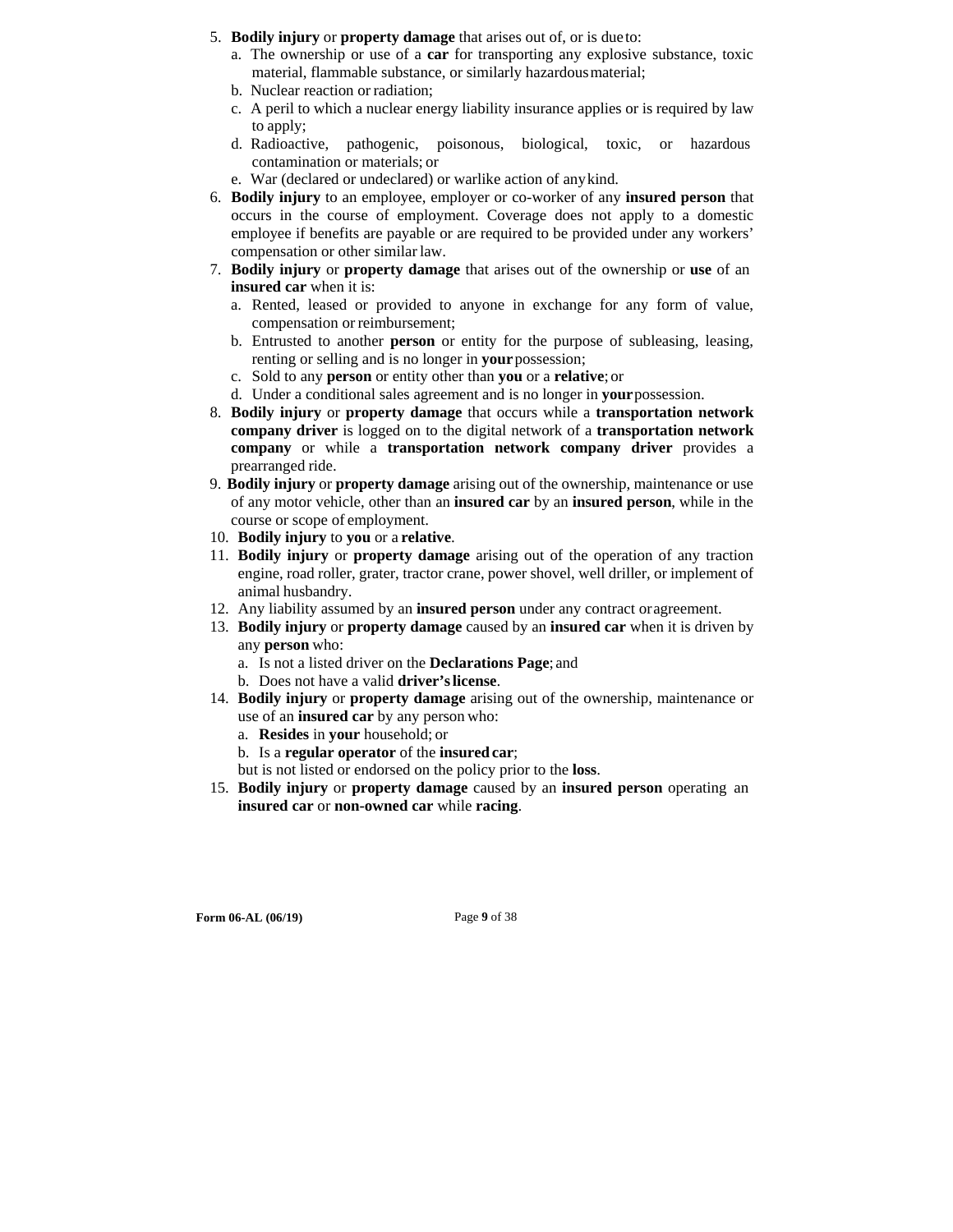- 16. **Bodily injury** or **property damage** arising out of the ownership, maintenance or use of any motor vehicle, other than an **insured car**, which is **owned** by **you** or furnished or available for regular or frequent use by **you** or any **insured person**.
- 17. **Bodily injury** or **property damage** for which the United States Government is liable under the Federal Tort Claim Act.
- 18. **Bodily injury** or **property damage** resulting from the ownership, maintenance, or use of any motor vehicle by any **person** while engaged in any **business** activities. This exclusion does not apply to **business** use of an **insured car** that has been declared to **us** and for which **you** have paid the additional business use premium for that use.
- 19. **Property damage** to property:
	- a. Rented to;
	- b. Used by;
	- c. Transported by;
	- d. Owned by; or
	- e. In the care of;
	- the **insured person**.

This exclusion does not apply to **property damage** to a residence or private garage not owned by an **insured person**, **you** or a **relative**, that is rented by **you**.

- 20. **Bodily injury** or **property damage** that occurs while the **insured person** is committing a felony or attempting to elude law enforcement personnel. This does not apply to misdemeanor violations of the motor vehicle or traffic code.
- 21. **Punitive damages** of any kind other than **Punitive damages** awarded pursuant to the Alabama Wrongful Death Act.
- 22. **Bodily injury** or **property damage** resulting from the operation of any **car** by a specifically named excluded driver.

If a court with proper jurisdiction finds an exclusion invalid and cannot be enforced, that exclusion is revised so it will:

- 1. Not to apply to the portion of damages that is less than or equal to the **minimum limits**; and
- 2. Apply and be enforced as to all other damages.

### **Limits of Liability**

Without regard to the number of:

- 1. **Insured persons**;
- 2. **Cars** insured under this policy;
- 3. Separate premiums paid or shown on the **Declarations Page**;
- 4. Policies issued;
- 5. Claims made;
- 6. Vehicles involved;
- 7. Heirs or wrongful death beneficiaries involved; or
- 8. Lawsuits filed;

**we** will pay no more than the limits of liability shown on the **Declarations Page** due to any one **accident**. There will be no stacking or combining of coverage afforded to more than one **car** or **insured person** under this policy.

**Form 06-AL (06/19)** Page **10** of 38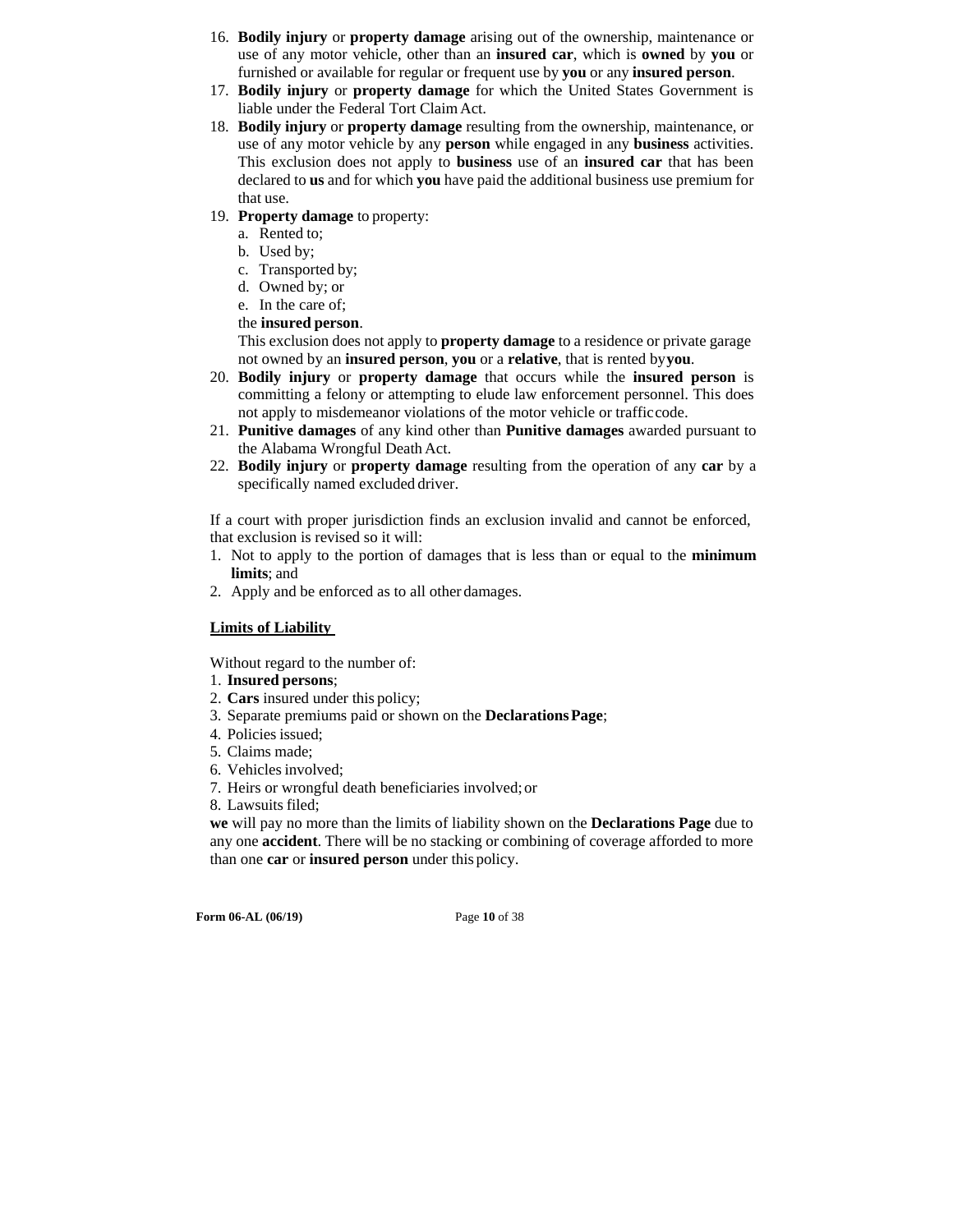The limit for "each person" is the most **we** will pay due to **bodily injury** sustained by a **person** in an **accident**, and only the limit for "each person" will apply to the total of claims made due to that **bodily injury**, including any and all claims:

1. Derived from such **bodily injury** including, but not limited to:

- a. **Loss** of society;
- b. **Loss** of companionship;
- c. **Loss** of service or support;
- d. **Loss** of consortium; and
- e. Wrongful death; and
- 2. For mental anguish or emotional distress due to observing the **accident** or **bodily injury** occur.

Subject to the **bodily injury** limit for "each person", the limit for "each accident" is the most **we** will pay for **bodily injury** sustained by two or more **persons** in one **accident**. The **property damage** liability limit for each occurrence is the most **we** will pay for any damage to property in one **accident**.

No one is entitled to duplicate payments under this coverage for the same element of damages that has been paid by:

- 1. Any other coverage under this policy;
- 2. Workers' compensation or any similar insurance; or
- 3. Any other source.

The damages for **bodily injury** recoverable by a guest or passenger in an **insured car**  shall be reduced by any payments made to that **person** under Medical Payments Coverage.

**Our** limit of liability will not be increased for an **accident** because a trailer is attached to an **insured car** or a **non-owned car** at the time of the **accident**.

Any payment to a **person** under this liability coverage shall be reduced by any payments to that **person** under Uninsured Motorist Coverage and Underinsured Motorist Coverage.

### **Out of State Insurance**

If an **accident** to which this Part I applies occurs in any state, territory or possession of the United States of America or any territory of Canada, other than the one in which an **insured car** is principally garaged, and the state, province, territory or possession has:

- 1. A financial responsibility or similar law requiring limits of liability for **bodily injury**  or **property damage** higher than the limits shown on the **Declarations Page**, this policy will provide the higher limit; or
- 2. A compulsory insurance or similar law requiring a non-resident to maintain insurance whenever the non-resident drives a **car** in that state, province, territory or possession, this policy will provide the greater of:
	- a. The required minimum amounts and types of coverage; or
	- b. The limits of liability under this policy.

**Form 06-AL (06/19)** Page **11** of 38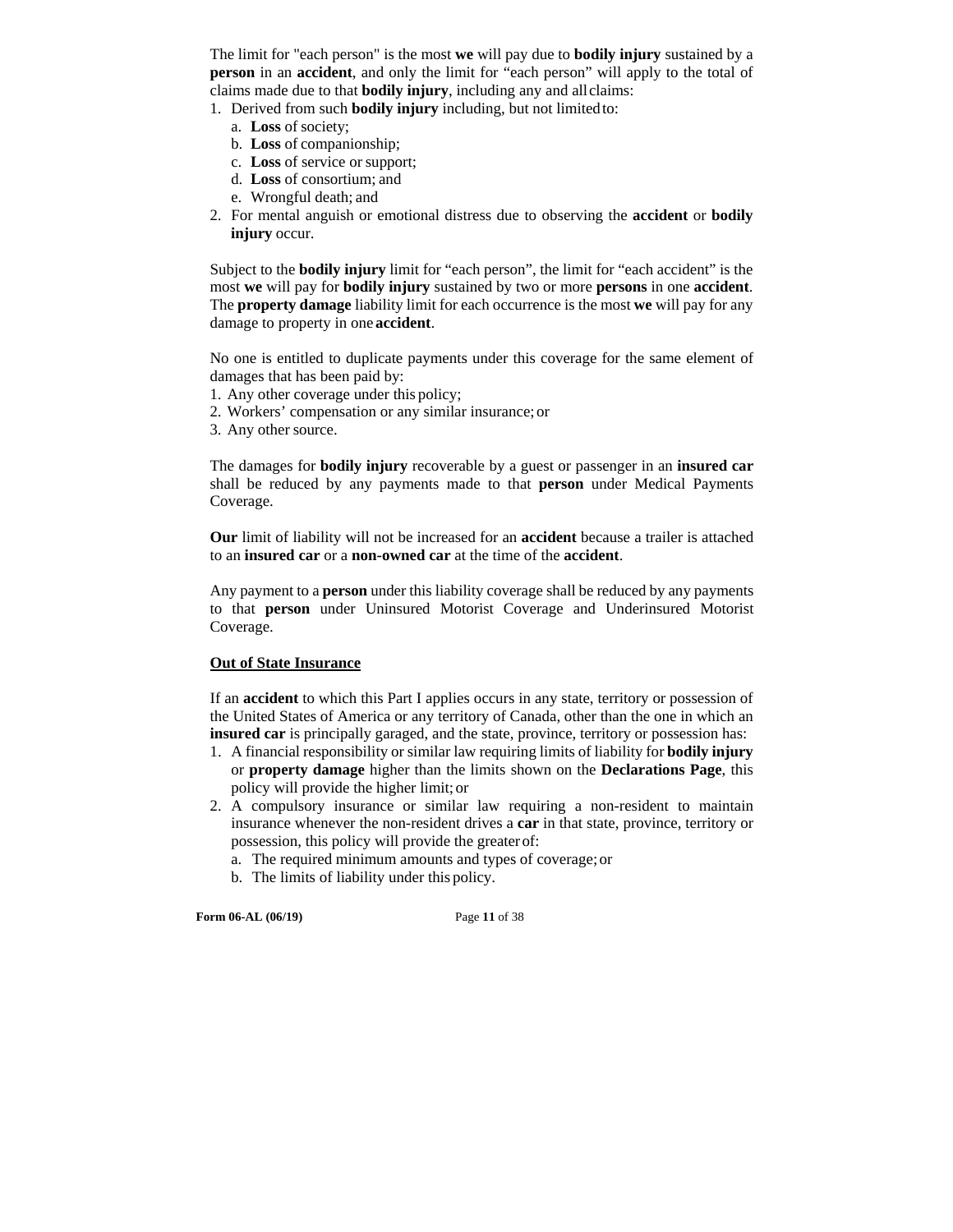#### **Other Insurance**

If other motor vehicle liability insurance applies to an **accident** covered by this Part I, **we** will pay the proportionate share **our** limit of liability bears to the total of all applicable liability limits. However, any insurance **we** provide for a **car**, other than an **insured car**, will be excess over any other collectible insurance, self-insurance or bond.

#### **Financial Responsibility Laws**

When **we** certify this policy as proof of future financial responsibility, this policy will comply with and be subject to all provisions of the minimum financial responsibility laws set forth in the Alabama Motor Vehicle Safety-Responsibility Act, as amended, to the extent required for **bodily injury** and **property damage**. **You** must reimburse us for any payment **we** make which **we** would not have made under the terms of this policy except for it being certified.

#### **PART II – MEDICAL PAYMENTS**

#### **Insuring Agreement**

Subject to the limits of liability, if **you** paid the premium for Medical Payments Coverage when due, **we** will pay the **usual and customary charge** for reasonable and necessary medical and funeral services because of **bodily injury**:

- 1. Caused by an **accident**; and
- 2. Sustained by an **insured person** while operating or **occupying** an **insured car**.

#### **Additional Terms for Part II**

Medical Payments Coverage is subject to the following:

- 1. Any dispute as to the **usual and customary charge** will be resolved between the service provider and **us**. If the **insured person** is sued for payment of any medical expense that **we** have refused to pay because:
	- a. The fee is unreasonable or exceeds the **usual and customary charge**; or
	- b. The service is unnecessary;

**we** will defend the **insured person** with an attorney of **our** choice. **We** will pay defense costs and any judgment against the **insured person** up to **our** limit of liability. However, **we** have no duty to defend the insured if **we** deny an expense charged because it was not caused by a covered **accident**.

- 2. **We will** pay only for expenses incurred within 3 years from the date of the **accident**.
- 3. **We** have the right to review medical expenses and records to determine if each expense is reasonable and necessary for the diagnosis and treatment of the **bodily injury**.
- 4. **We** may refuse to pay for any portion of a medical expense:
	- a. That is unreasonable because the fee for the service is greater than the fee that is the **usual and customary charge**.

**Form 06-AL (06/19)** Page **12** of 38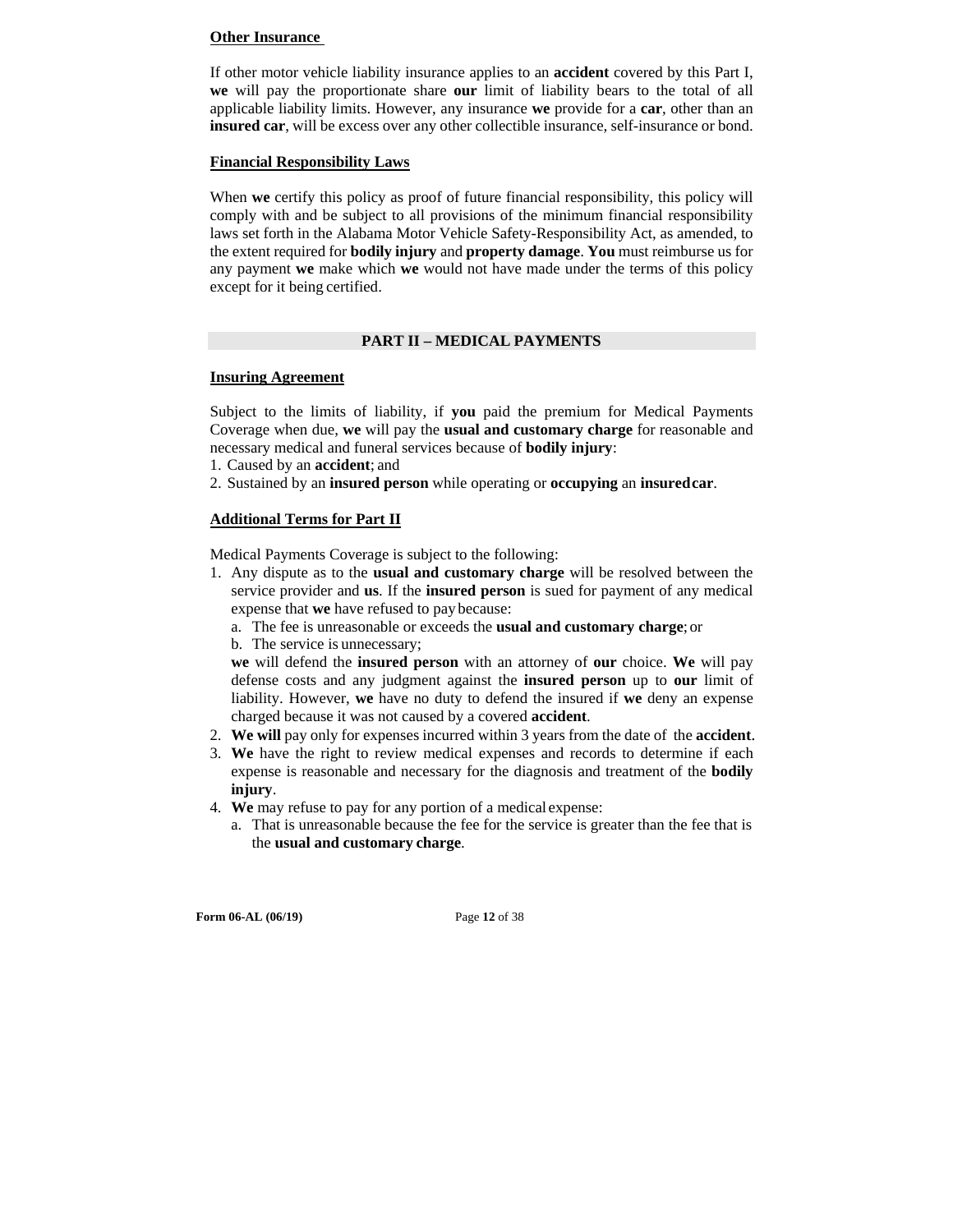- b. When the service(s) rendered is:
	- (1) Not provided and prescribed by a state licensed medical or health care provider acting within the scope of that license;
	- (2) Unnecessary for the treatment of the **bodily injury**; or
	- (3) For the treatment of a **bodily injury** that was not caused by the **accident**.
- 5. **We** may use sources of information selected by **us** to determine if any medical expense is:
	- a. Reasonable and necessary;
	- b. Caused by the **accident**; and
	- c. Greater than the **usual and customary charge**.
	- These sources may include:
	- a. Exams by doctors **we** select. **We** will pay for these exams;
	- b. Review of medical records and test results by **persons** and services selected by **us**;
	- c. Computerized programs for analysis of medical treatment and expenses; and
	- d. Published sources of medical expense information.

#### **Additional Definitions for Part II Only**

When shown in Part II in **bold** print the words and phrases listed below have the meaning shown here. These meanings will apply whether the word or phrase appears in the singular, possessive, plural, active or passive forms:

- 1. "**Insured person**" means:
	- a. **You**.
	- b. Any **relative**.
	- c. Any **person** listed as a driver on the **Declarations Page**.
	- d. Any other **person occupying** an **insured car** while the **car** is being driven by **you** or any other **person** with **your** permission.
- 2. "**Usual and customary charge**" means the amount **we** determine represents a customary charge for medical services in the geographic area in which the service is rendered. **We** shall determine the **usual and customary charge** through the use of independent sources of **our** choice.

#### **Exclusions**

This coverage does not apply for **bodily injury** to any **person**:

- 1. While **occupying** an **insured car** when used as a livery service or for **delivery**.
- 2. While **occupying** any motor vehicle while used as a residence.
- 3. While **occupying** a vehicle other than a **car** while the vehicle is being used in the **business** or occupation of an **insured person**.
- 4. During the course of employment if benefits are payable or must be provided under a Workers' Compensation Law or similar law.
- 5. Arising out of an **accident** involving any motor vehicle while being used by a **person**  while employed or engaged in any **auto business**. This exclusion does not apply to **you** or a **relative** using an **insured car**.
- 6. Caused by:
	- a. War (declared or undeclared);
	- b. Civil war;

**Form 06-AL (06/19)** Page **13** of 38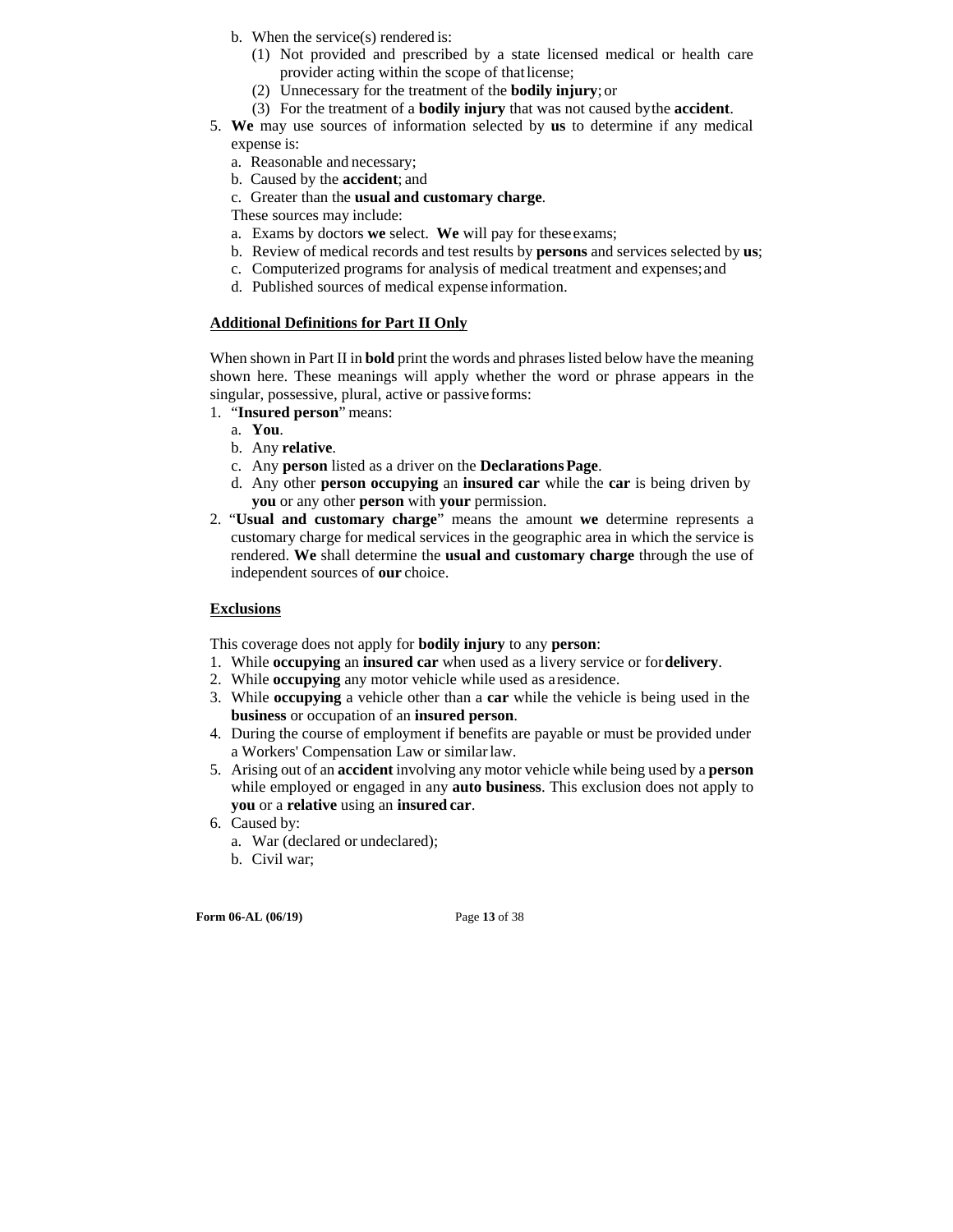- c. Insurrection;
- d. Rebellion;
- e. Revolution;
- f. Nuclear reaction, radiation, or radioactive contamination;
- g. Pathogenic, poisonous, biological, toxic, explosive or other hazardous materials; or
- h. Any consequence of any of these.
- 7. While **you** or anyone driving with **your** permission is using an **insured car** while committing a crime or fleeing any law enforcement personnel.
- 8. While an **insured car** is being driven by any **person** who is not a listed driver on the **Declarations Page** and who does not have a valid **driver's license**.
- 9. While an **insured car** is used for **racing**.
- 10. For whom the United States Government or its military services are required (directly or indirectly) to provide similar services or benefits.
- 11. While an **insured car** is:
	- a. Rented, leased or provided to anyone in exchange for any form of value, compensation or reimbursement;
	- b. Entrusted to another **person** or entity for the purpose of subleasing, leasing, renting or selling and is no longer in **your** possession;
	- c. Sold to any **person** or entity other than **you** or a **relative**; or
	- d. Under a conditional sales agreement and is no longer in **your** possession.
- 12. That occurs while a **transportation network company driver** is logged on to the digital network of a **transportation network company** or while a **transportation network company driver** provides a prearranged ride.
- 13. Resulting from the ownership, maintenance, or use of any **insured car** by a **person**  while engaged in any **business** activities. This exclusion applies to any use of a vehicle for any **business**, including but not limited to livery or **delivery** services. This exclusion does not apply to:
	- a. **Business** use of an **insured car** that has been declared to **us** and an additional business use premium has been paid; or
	- **b.** Use of an **insured car** by **you** or a **relative** in an **auto business**.

### **Limits of Liability**

Without regard to the number of:

- 1. **Insured persons**;
- 2. **Cars** insured under this policy;
- 3. Separate premiums paid or shown on the **Declarations Page**;
- 4. Policies issued;
- 5. Claims made;
- 6. Vehicles involved;
- 7. Heirs or wrongful death beneficiaries involved; or
- 8. Lawsuits filed;

**we** will pay no more than the limit of liability shown for this coverage on the **Declarations Page** for each **insured person**. There will be no stacking or combining of coverage afforded to more than one **car** under this policy.

Any amounts payable to an **insured person** under this Part II will be reduced by any

**Form 06-AL (06/19)** Page **14** of 38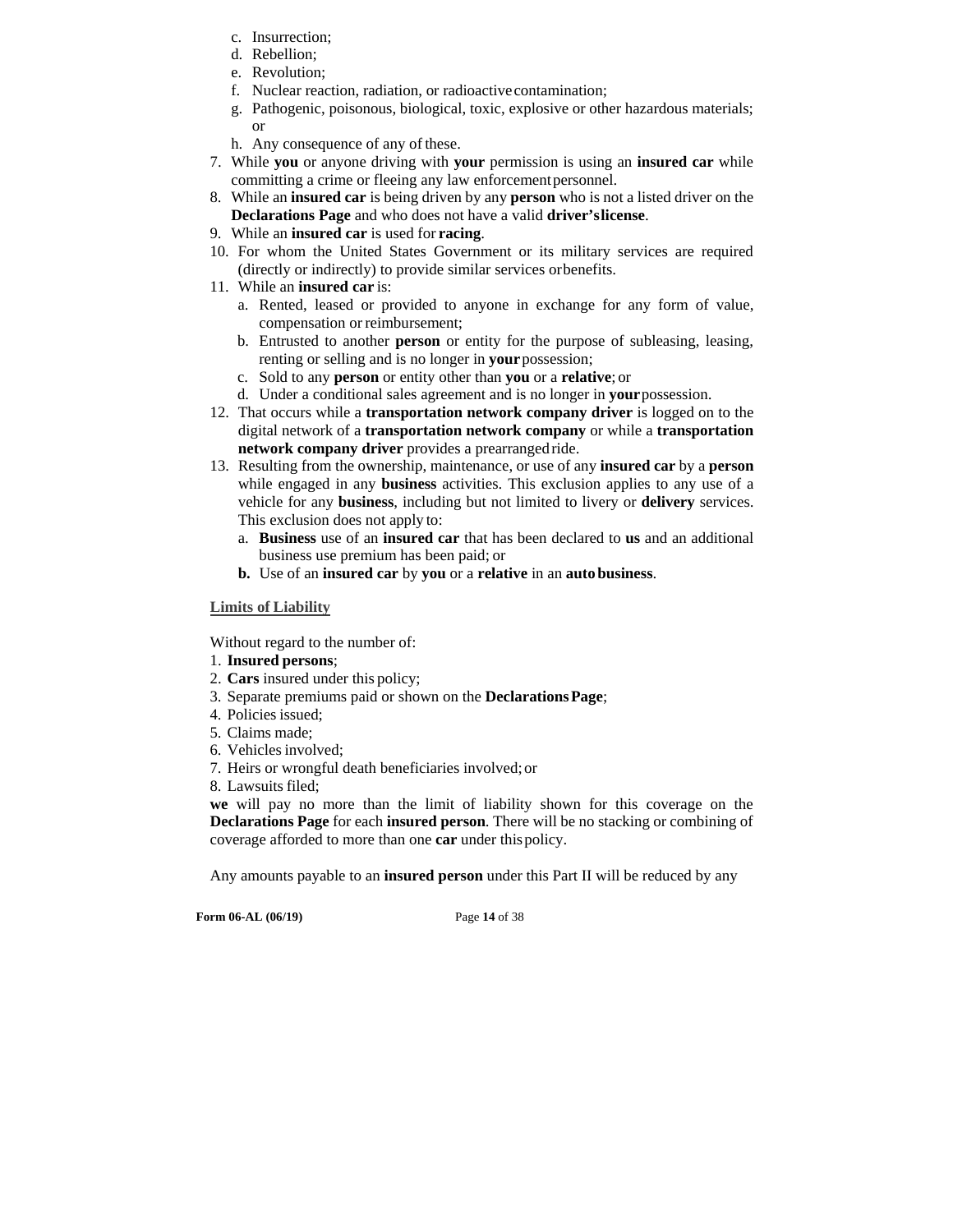amounts paid or payable for the same expense under any Liability to Others Coverage, Personal Injury Protection or Uninsured Motorist Coverage provided by this or any other policy or source of recovery.

Any payment **we** make under this coverage to an **insured person** shall be excess insurance over benefits paid or payable under the provisions of any disability benefits or similar law.

#### **Other Insurance**

If there is other applicable motor vehicle medical payments insurance on a loss covered by this Part **we** will not pay more than **our** share. **Our** share is the proportion that **our**  limit of liability bears to the total of all applicable medical payment insurance limits.

Any medical payments insurance **we** provide will be excess over any personal injury protection benefits under this or any other policy.

#### **Payment of Benefits**

Payment for medical expenses will be paid directly to a physician or other health care provider if:

- 1. Required by law pursuant to a properly effected statutory lien right; or
- 2. **We** receive a written assignment signed by the **insured person** to whom such benefits are payable.

If **we** pay benefits directly to a physician or other health care provider, **we** have no duty to pay those same benefits to the **insured person**.

#### **PART III – UNINSURED MOTORISTS**

#### **Insuring Agreement - Bodily Injury Coverage**

Subject to the limits of liability, if **you** paid the premium for **Uninsured Bodily Injury Coverage**, **we** will pay damages an **insured person** is legally entitled to recover from the **owner** or operator of an **uninsured motor vehicle** or **underinsured motor vehicle**  due to **bodily injury**:

1. Sustained by an **insured person**; and

2. Caused by an **accident**;

that arises out of the ownership, maintenance or use of the **uninsured motor vehicle** or **underinsured motor vehicle**.

### **Additional Terms for Part III**

The following Additional Terms apply to this Part III:

1. The liability of the **owner** or operator of an **uninsured motor vehicle** or **underinsured motor vehicle** for **bodily injury** must arise out of the ownership or **use** of an **uninsured motor vehicle** or **underinsured motor vehicle**.

**Form 06-AL (06/19)** Page **15** of 38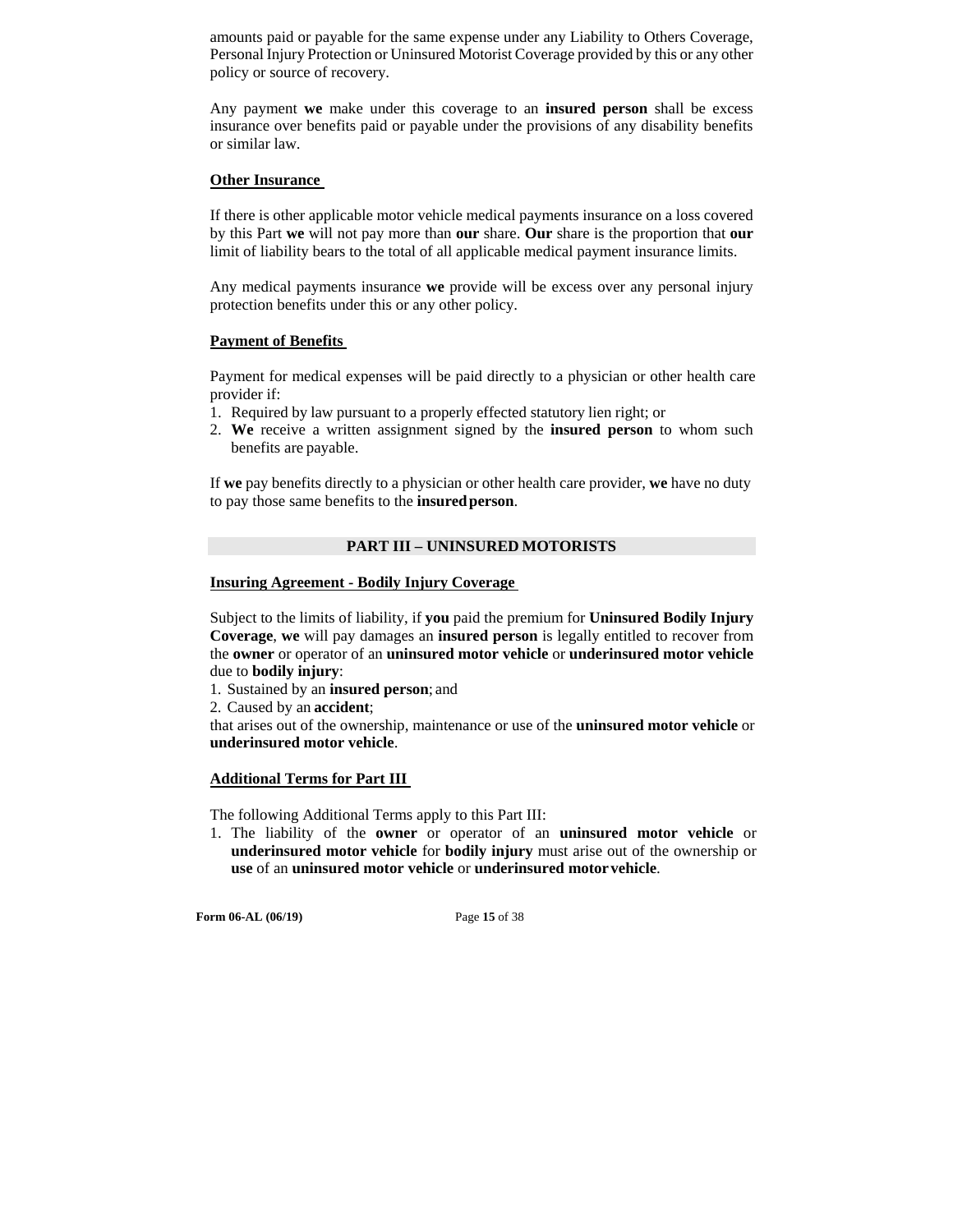- 2. If an offer of settlement has been made to an **insured person** by the insurer of the **uninsured motor vehicle** or **underinsured motor vehicle**, **we** shall be given:
	- a. Not less than 30 days written notice of that offer to pay; b. A reasonable opportunity to investigate the claims; and
	- c. An opportunity to advance payment to the **insured person** in an amount equal to the offer settlement within 30 days after receipt of notice.
- 3. **We** are not bound by any judgment that arises out of a lawsuit with respect to:
	- a. The liability of an owner or operator of an uninsured motor vehicle or **underinsured motor vehicle**; or

b. The amount of **bodily injury** damages that result from an **accident**.

- if that lawsuit occurs without prior notice to **us**.
- 4. **We** are not bound by any settlement agreement entered into with the **owner** or **operator** of an **uninsured motor vehicle** or **underinsured motor vehicle** that occurs without **our** written consent.

### **Additional Definitions for Part III Only**

When shown in Part III in **bold** print the words and phrases listed below have the meaning shown here. These meanings will apply whether the word or phrase appears in the singular, possessive, plural, active or passive forms:

- 1. "**Insured person**" means:
	- a. **You**.
	- b. A **relative**.
	- c. Any other **person** who uses or is **occupying** an **insured car** with **your**  permission.
- 2. "**Motor vehicle**" means a self-propelled land motor vehicle designed for use on public roads and highways, and subject to motor vehicle registration laws.
- 3. "**Underinsured motor vehicle**" means a **motor vehicle** for which one or more **bodily injury** liability bonds, policies or self-insurance apply at the time of the **accident** but the sum of all limits available to the **insured person** after the **accident**  under those sources of recovery for **bodily injury** liability are less than the damages which the **insured person** is legally entitled to recover for **bodily injury** caused by the **accident**.

"**Underinsured motor vehicle**" does not include any vehicle or its equipment that is:

- a. Operated on rails or crawler treads;
- b. Designed for **use** mainly off public roads, while not on public roads;
- c. Located for use as a residence or premises; or
- d. Insured under Part I of this policy.
- 4. "**Uninsured motor vehicle**" means a **motor vehicle**:
	- a. For which no **bodily injury** liability bonds, policies or self-insurance apply at the time of the **accident**.
	- b. For which there is liability insurance, but the liability insurer has legally denied coverage under its policy.

**Form 06-AL (06/19)** Page **16** of 38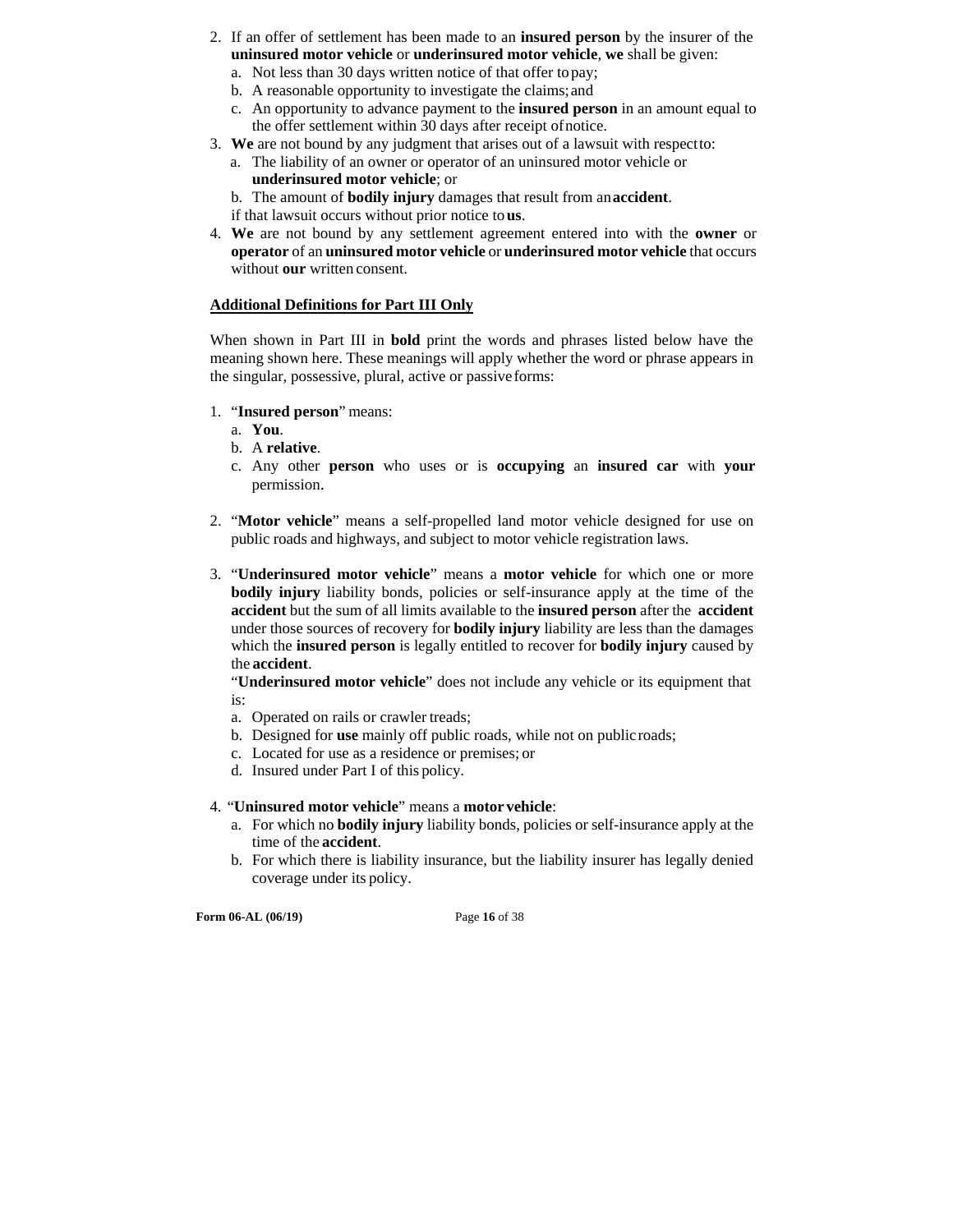- c. For which there is liability insurance, but the insurer writing the policy is or becomes insolvent.
- d. For which one or more **bodily injury** liability bonds or policies apply at the time of the **accident**, but the sum of the limits of liability available for **bodily injury**  under all collectible liability bonds and policies is less than the **minimum limits**.
- e. That is an **underinsured motor vehicle**.
- f. For which the **owner** or operator cannot be identified, and that **motor vehicle**:
	- (1) Either:
		- (a) Hits, with actual physical contact, an **insured person**, or a vehicle an **insured person** is **occupying**; or
		- (b) Causes an **accident** without actual physical contact with **you** or a **relative**, or with **insured car**; and
	- (2) Causes **bodily injury** to that **insured person**;
	- provided that:
	- (1) The **insured person**, or someone on his or her behalf, reports the **accident**  to:
		- (a) The police within 24 hours, or as soon as practicable, after the **accident**; and
		- (b) **Us** within 30 days after the **accident**; and
	- (2) **We** are provided with competent evidence of the existence of the **motor vehicle** causing the **accident**.

"**Uninsured motor vehicle**" does not include any vehicle or its equipment that is:

- a. Operated on rails or crawler treads;
- b. Designed for **use** mainly off public roads, while not on public roads;
- c. Located for use as a residence or premises;
- d. **Owned** or operated by a self-insured under any applicable motor vehicle law, except a self-insured that is or becomes insolvent or a self-insured that is the **owner** or operator of an **underinsured motor vehicle**; or
- e. Insured under Part I of this policy.

#### **Exclusions**

- 1. **We** do not provide coverage under this Part III for any **insured person**:
	- a. If that **person**, or that **person's** legal representative, settles the claim without **our** consent, and **our** right to recover payment from any liable party has been prejudiced by such act.
	- **b.** While **occupying your insured car** while it is being used for livery or **delivery**  services. This exclusion does not apply to a share the expense car pool.
	- c. Using or **occupying** a vehicle without the permission of the **owner**. This does not apply to the use of the **insured car** by **you** or a **relative**.
	- d. While using or **occupying** any vehicle while that **insured person** is committing a crime.
	- e. For **bodily injury** that results from nuclear radiation, exposure, or contamination.

**Form 06-AL (06/19)** Page 17 of 38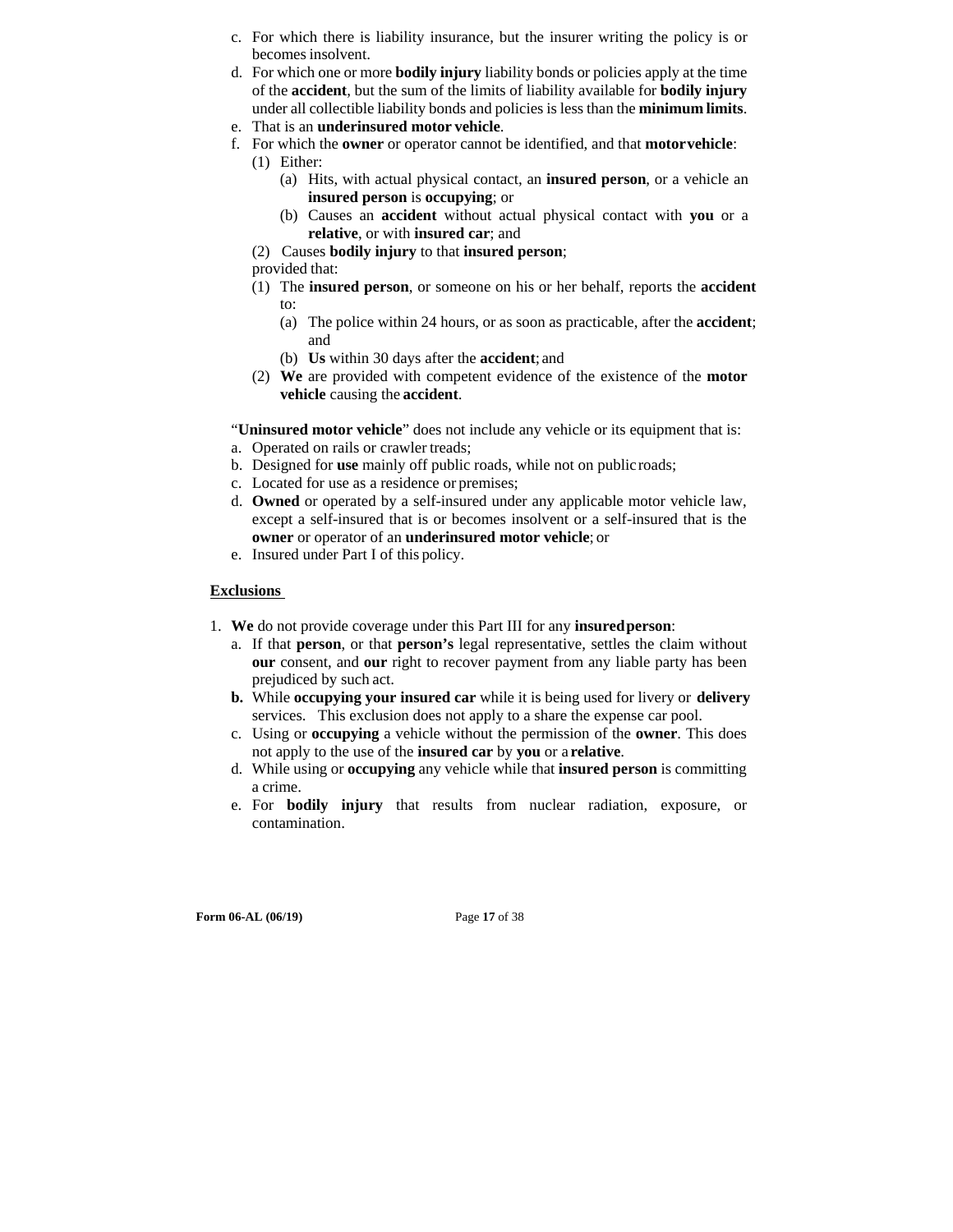- 2. This coverage shall not apply directly or indirectly to benefit any:
	- a. Insurer or self-insurer under any of the following or similar laws:
		- (1) Workers compensation law; or
		- (2) Disability benefits law; or
	- b. Government entity, unit or agency.
- 3. **We** do not provide coverage under this Part III for any **bodily injury** that occurs while a **transportation network company driver** is logged on to the digital network of a **transportation network company** or while a **transportation network company driver** provides a prearranged ride.

If a court with proper jurisdiction finds an exclusion invalid, that exclusion is revised to apply only to the portion of damages that exceeds **minimum limits**.

#### **Limits of Liability**

Without regard to the number of:

- 1. **Insured persons**;
- 2. Claims made;
- 3. Vehicles involved;
- 4. Heirs or wrongful death beneficiaries involved; or
- 5. Lawsuits filed;

**we** will pay no more than the limit of liability shown for this coverage on the **Declarations Page.** 

If, as shown on the **Declarations Page**, coverage under this Part III applies to:

- 1. Only one **insured car**:
	- **a.** The amount for "each person" shown on the **Declarations Page** is the most **we**  will pay for all damages due to **bodily injury** to one **person**; and
	- b. Subject to the "each person" limit, the amount for "each accident" shown on the **Declarations Page** is the most **we** will pay for all damages due to **bodily injury**  sustained by two or more **persons** in any one **accident**.
- 2. Two or more **insured cars**:
	- a. The amount for "each person" shown on the **Declarations Page**, multiplied by the number of **insured cars** but not more than three, is the most **we** will pay for all damages due to **bodily injury** to one **person**; and
	- b. Subject to the "each person" limit, the amount for "each accident" shown on the **Declarations Page**, multiplied by the number of **insured cars** but not more than three, is the most **we** will pay for all damages due to **bodily injury** sustained by two or more **persons** in any one **accident**.

Subject to the Part III limit of liability clauses directly above, the amount shown on the **Declarations Page** for "each person" is the most **we** will pay for all damages due to **bodily injury** to one **person** in any one **accident**, and only the limit of "each person" will apply to the total of claims made for **bodily injury** and any and all claims:

1. Derived from such **bodily injury** including, but not limited to:

- a. **Loss** of society;
- b. **Loss** of companionship;

**Form 06-AL (06/19)** Page **18** of 38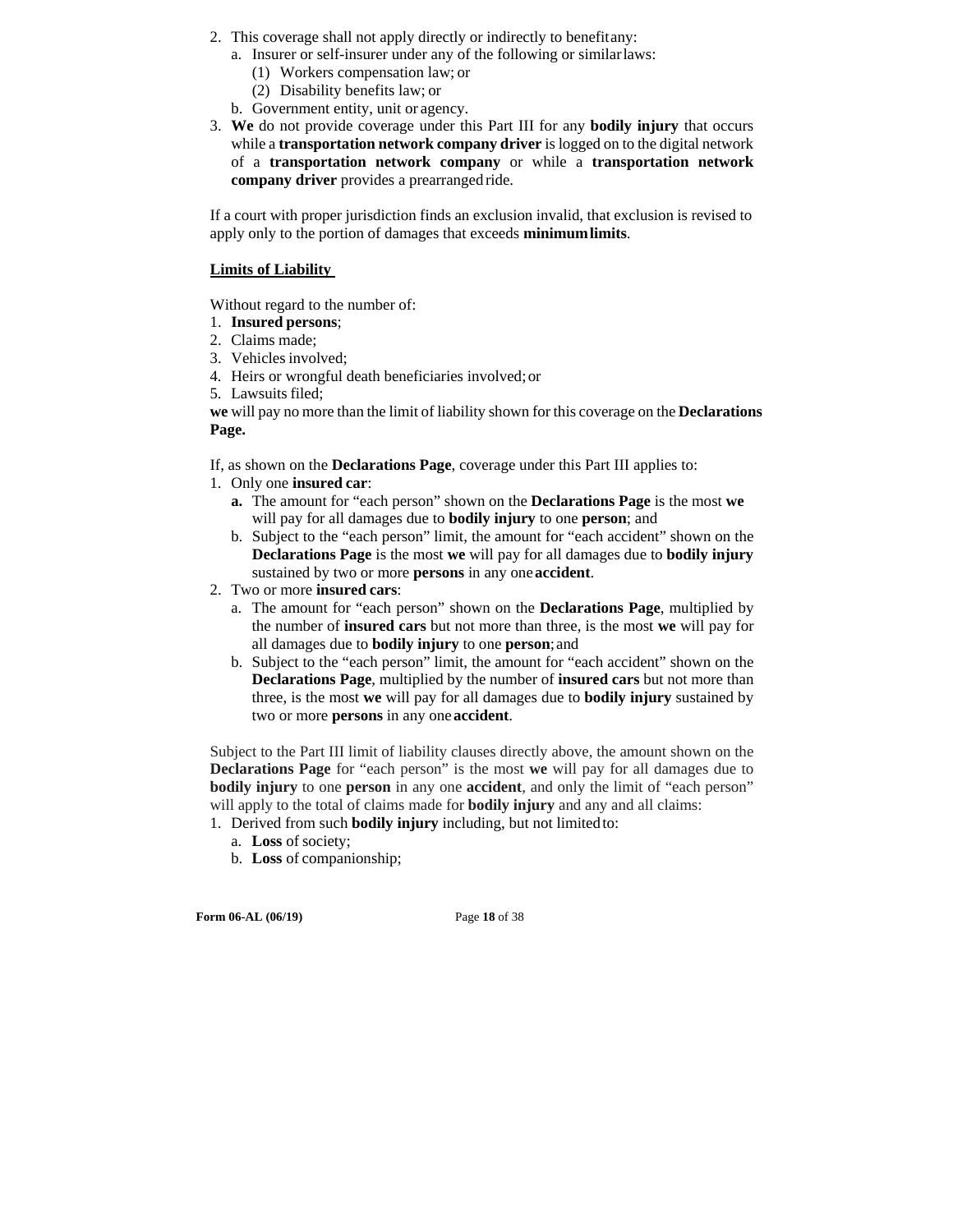- c. **Loss** of service or support;
- d. **Loss** of consortium; and
- e. Wrongful death.
- 2. For mental anguish or emotional distress due to seeing the **accident** or **bodily injury**  occur.

No one will be entitled to duplicate payments for the same elements of damages under this policy or from any other source.

Any amount to be paid under this coverage, to or for an **insured person**, will reduce any amount that the **person** is entitled to recover under Part I - Liability To Others.

The amount of damages an **insured person** is legally entitled to recover and which are used to determine the amount that may be recovered under this Part III shall be reduced by any amount:

- 1. Paid or to be paid because of **bodily injury** by or on behalf of any **persons** or organizations that may be legally responsible, including, but not limited to all sums paid under Part I of this policy;
- 2. Of any other liability insurance coverage available to the **insured person** but that has not been exhausted in any settlement on behalf of the **owner** or operator of the **uninsured motor vehicle** or **underinsured motor vehicle**, or any other liable **person** or party;
- 3. Paid or to be paid because of **bodily** injury under Part II; and
- 4. Paid or to be paid because of **bodily injury** under any workers' compensation law, disability benefits law, or similar laws.

However, these reductions shall not apply to reduce the coverage under this Part III for an **insured person** to an amount that is less than **minimum limits**, or less than stacked **minimum limits** if stacked coverage is applicable, it the **insured person's bodily injury**  damages caused by the **accident** exceed such **minimum limits** and are not fully compensated.

#### **Other Insurance**

When an **insured person** occupies any vehicle, other than **your insured car**, this insurance shall be excess over any other similar insurance, bonds or self-insurance available to the **insured person**. The insurance, bonds or self-insurance which applies to the occupied **motor vehicle** is primary.

If there is other applicable similar insurance, bonds or self-insurance with the same priority of payment available under more than one policy or provision for coverage on an **accident** covered by this Part, **we** will pay only **our** share of the damages. **Our** share is determined as the proportion that **our** limit of liability bears to the total of all limits applicable on the same level of priority.

**Form 06-AL (06/19)** Page **19** of 38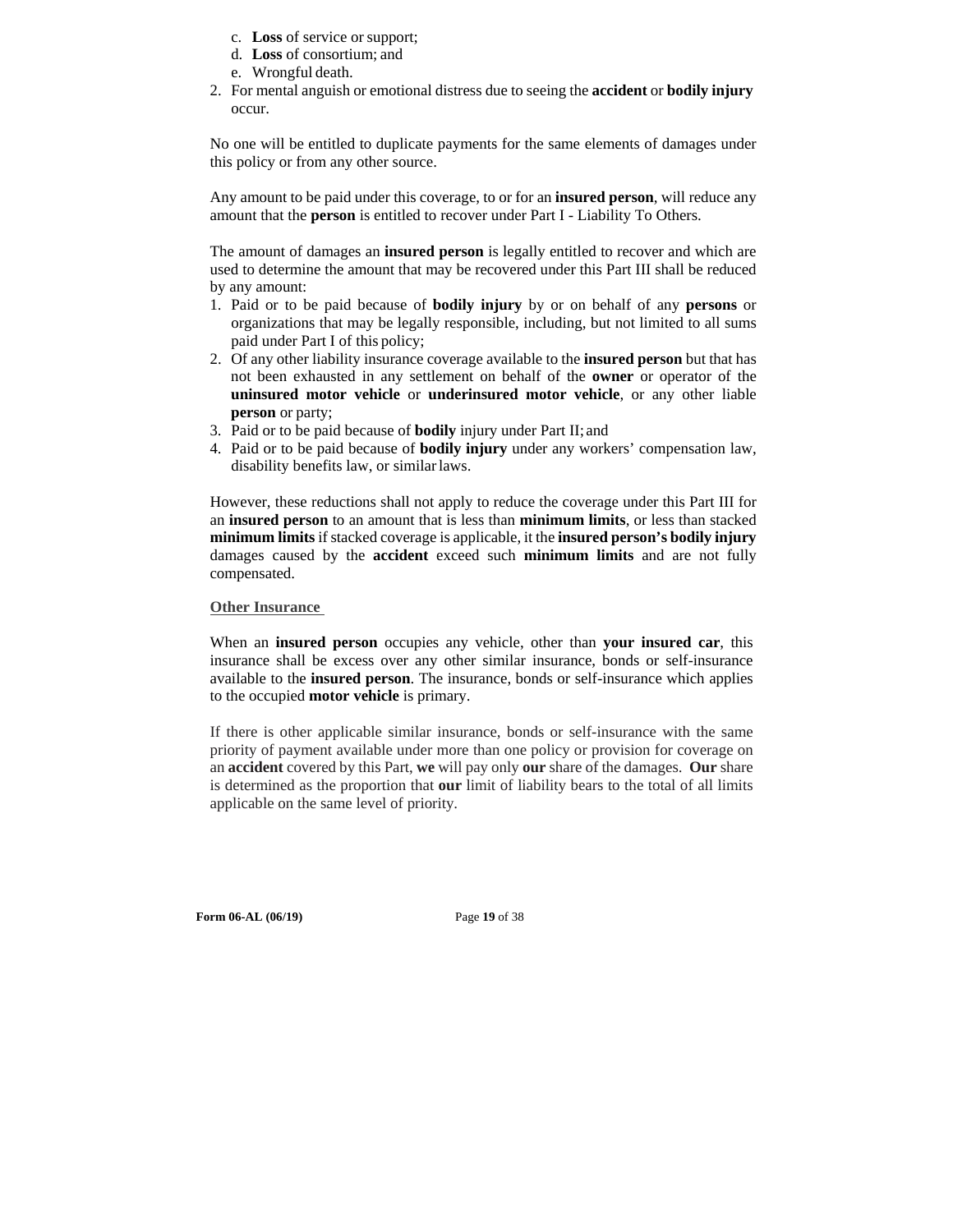#### **Insuring Agreement**

Subject to the limits of liability, if **you** paid the premium for coverage under Part IV, **we**  will pay for a **loss** described below to an **insured car** for which coverage has been purchased. **We** will pay for **loss** to an **insured car** caused by:

- 1. A comprehensive **loss**, other than collision, only if the **Declarations Page** shows that Comprehensive coverage applies for that **insured car**.
- 2. Collision, only if the **Declarations Page** shows that Collision Damage applies for that **insured car**.

Loss caused by:

- 1. Missiles;
- 2. Falling objects;
- 3. Fire;
- 4. Theft;
- 5. Malicious mischief or vandalism;
- 6. Riot or civil commotion;
- 7. Explosion;
- 8. Earthquake;
- 9. Windstorm, hail, water or flood; or
- 10. Accidental glass breakage;

are comprehensive losses to be paid under Comprehensive coverage. **Loss** due to the hitting or being hit by an animal or bird will also be paid under Comprehensive coverage, but only if there is proof that the **car** damage directly resulted from contact with that animal or bird. A comprehensive **loss** shall not include any **loss** covered as a collision. **Loss** caused by an **insured car**:

- 1. Overturning; or
- 2. Colliding with or being hit by another object;

are **collision** losses to be paid under Collision Coverage. A collision **loss** shall not include any **loss** covered as a comprehensive **loss.** 

#### **Towing and Labor Coverage**

If **you** paid the premium for Towing and Labor Coverage and it is shown on the **Declarations Page**, **we** will pay up to the limits shown on the **Declarations Page** for towing and labor costs incurred each time an **insured car** for which **you** bought this coverage is disabled. This includes the costs associated with emergency flat tire change, tire repair, battery jump, battery repair, fuel delivery (but not the fuel) and locksmith services each time an **insured car** is disabled, subject to the limits shown on the **Declarations Page** for that **insured car**. Covered labor must be performed at the time and place of disablement and does not include routine maintenance of the **insured car**. The maximum amount **we** will pay for any single disablement will be the amount shown on the **Declarations Page** for this coverage for that **insured car**. **You** must provide **us**  with a verifiable receipt of the towing or labor charges incurred. This coverage does not apply to towing from entrapment in snow, mud, water or sand, more than 100 feet from a public road or highway.

**Form 06-AL (06/19)** Page **20** of 38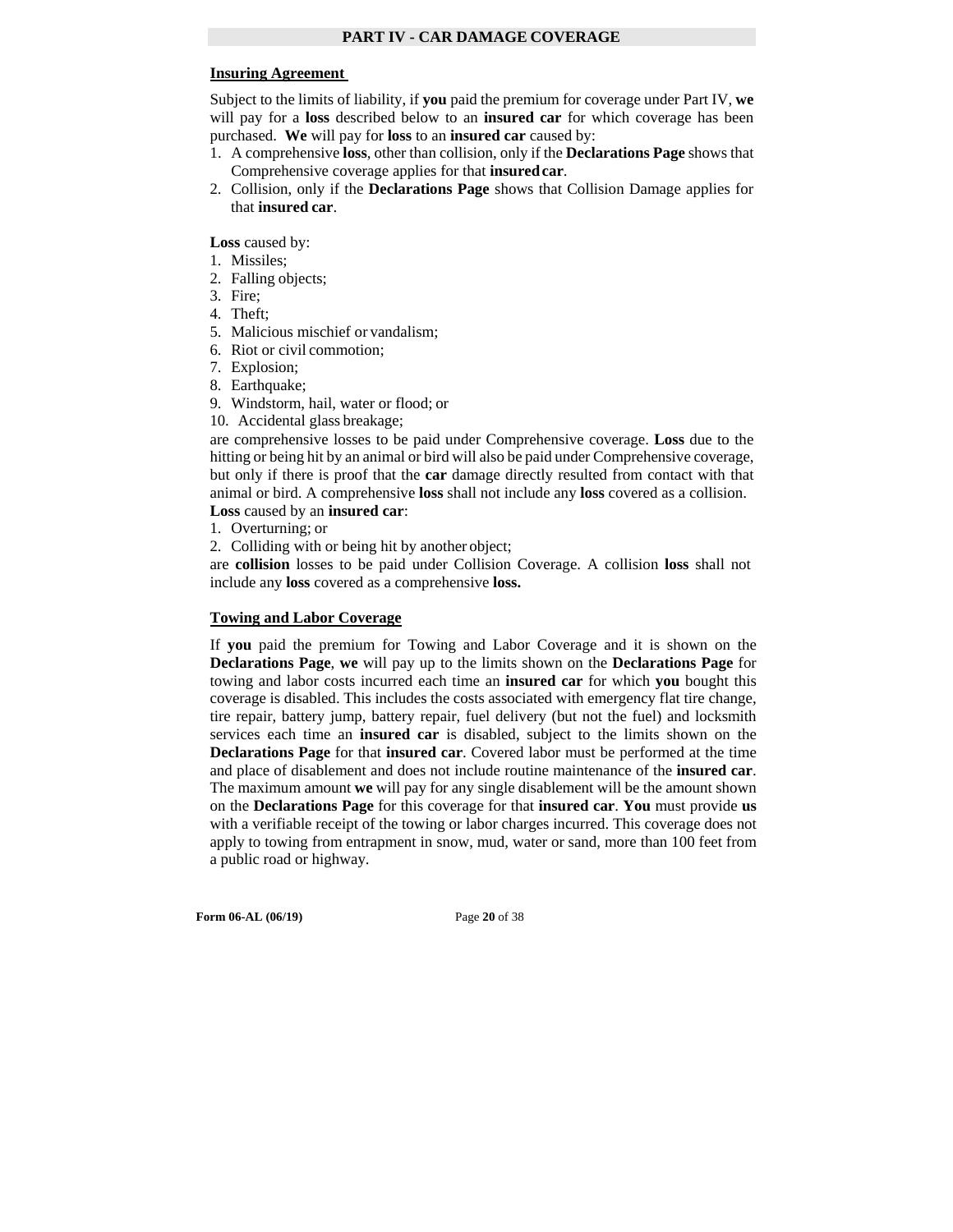#### **Loss of Use (Rental) Coverage**

If **you** paid the premium for Loss of Use Coverage and it is shown on the **Declarations Page**, when an **insured car** for which **you** bought this coverage sustains **loss** due to a collision, **we** will reimburse **you** for necessary **car** rental charges **you** incur from a licensed rental car agency, while that **insured car** is inoperable due to that **loss**. **We** will pay no more than:

- 1. The limit shown on the **Declarations Page**; or
- 2. The **actual cash value** of the **insured car** at the time of **loss**.

Loss of Use Coverage is limited to the period the vehicle is inoperable or under repair.

Loss of Use Coverage will end 72 hours after **we** offer to pay the amount **we** determine is due for a total loss.

No deductible applies to Loss of Use Coverage. The limits set forth above are the most **we** will pay as the result of any one **loss**, regardless of the number of **insured cars** listed on this policy or premiums paid.

#### **Additional Definition**

When shown in Part IV in **bold** print "**special/additional equipment**" means any of the following, except when installed by the original manufacturer of an **insured car** or by the manufacturer's dealer as a manufacturer's new car option or equipment on an **insured car**:

- 1. Parts, accessories, ground effects and any other equipment or enhancement;
- 2. Any modified suspension equipment, modified engines, modified carburetor systems, modified equipment, or custom wheels, including, but not limited to:
	- a. Aluminum, magnesium, chrome or alloy wheels;
	- b. Special wide-tread tires or slicks;
- 3. Custom paint, murals, decals or graphics; special carpeting or furnishings; sunroofs, moon roofs, t-bar or height extending roofs; bubble domes or similar windows; refrigeration or cooking equipment and any equipment used for sleeping;
- 4. Electronic video, audio, digital or data transmitting, receiving, recording and playback device, including but not limited to:
	- a. Communication and audio devices, including citizen band radios, two way mobile radios, televisions, VCR, mobile cellular and other telephones, blue tooth devices, scanning monitor receivers, audio devices that record and/or play sound, including: radios; satellite radios; stereos; cassette tape decks; compact disk systems; MP3 devices; internet audio streaming devices; audio interface devices; radio scanners; and similar devices for reproducing sound;
	- b. GPS and other navigation systems;
	- c. Personal computers and internet access systems;
	- d. Video devices, including DVD devices, VCR's; monitors; cameras and televisions; and
	- e. Any accessories, cables, connectors or antennas used with any of these types of equipment.

**Form 06-AL (06/19)** Page **21** of 38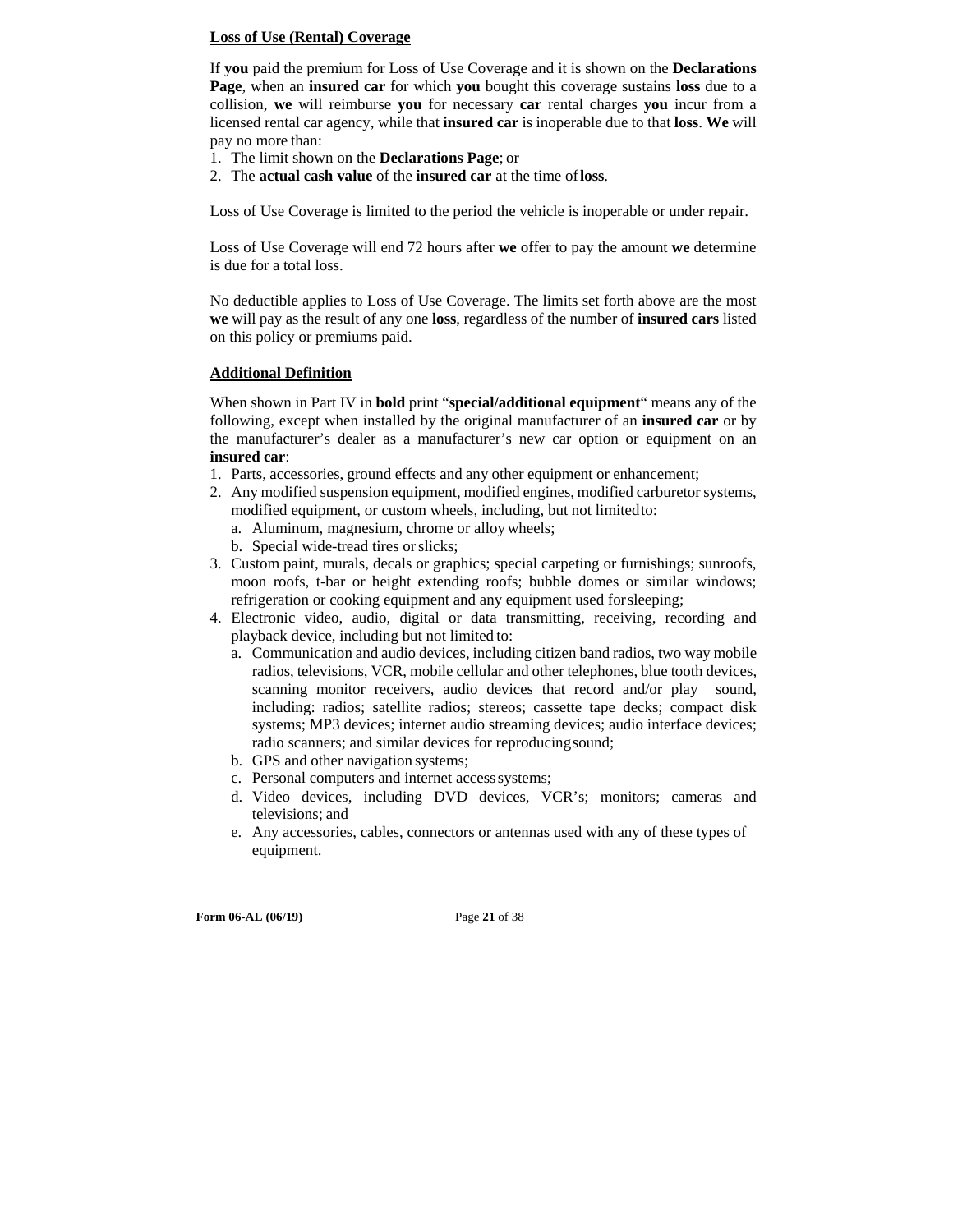#### **Exclusions**

Coverage does not apply to **loss**:

- 1. To an **insured car** while used for livery or **delivery** services. This exclusion does not apply to shared expense car pools.
- 2. Caused by:
	- a. War (declared or undeclared);
	- b. Civil war;
	- c. Insurrection;
	- d. Rebellion;
	- e. Revolution;
	- f. Nuclear reaction, radiation, or radioactive contamination;
	- g. Pathogenic, poisonous, biological, toxic, explosive or other hazardous materials; or
	- h. Any consequence of any of the items listed above.
- 3. To any **special/additional equipment**. However, if **you** have paid the premium for Special/Additional Equipment Coverage and it is shown on the **Declarations Page**, this exclusion shall not apply to the **special/additional equipment** listed on the schedule of **special/additional equipment** in **our** records. If **you** change the **special/additional equipment** on an **insured car**, **you** must notify **us** to change **your**  listed equipment before any added **special/additional equipment** will be covered.
- 4. To any camper body or trailer.
- 5. That occurs to any vehicle while it is located for use as a residence or premises.
- 6. That results from off-road recreational use of a vehicle.
- 7. Resulting from:
	- a. Prior **loss** or damage;
	- b. Manufacturer's defects; or
	- c. Any of the following:
		- (1) Wear and tear;
		- (2) Freezing;
		- (3) Mechanical or electrical breakdown or failure;
		- (4) Road damage to tires; or
		- (5) Mold, mildew, fungi or any by-product of these;
		- unless the damage is the result of other **loss** covered by this policy.
- 8. To any personal property, including but not limited to wearing apparel, any personal property, tools or nonstandard equipment and racks which is permanently or temporarily attached to an **insured car** at the time of the **loss**.
- 9. That occurs while **you**, or anyone driving with **your** permission, is using an **insured car**:
	- a. In an illegal trade or transportation;
	- b. While committing a crime (other than a violation of a traffic law or similar law governing the ownership or operation of a vehicle); or
	- c. While fleeing any law enforcement personnel.
- 10. Arising out of or due to the use of an **insured car** for transportation of any explosive substance, flammable liquid or similarly hazardous material, except transportation, incidental to ordinary residential or farm activities. This shall not apply to the fluids necessary for the operation of the vehicle.

**Form 06-AL (06/19)** Page **22** of 38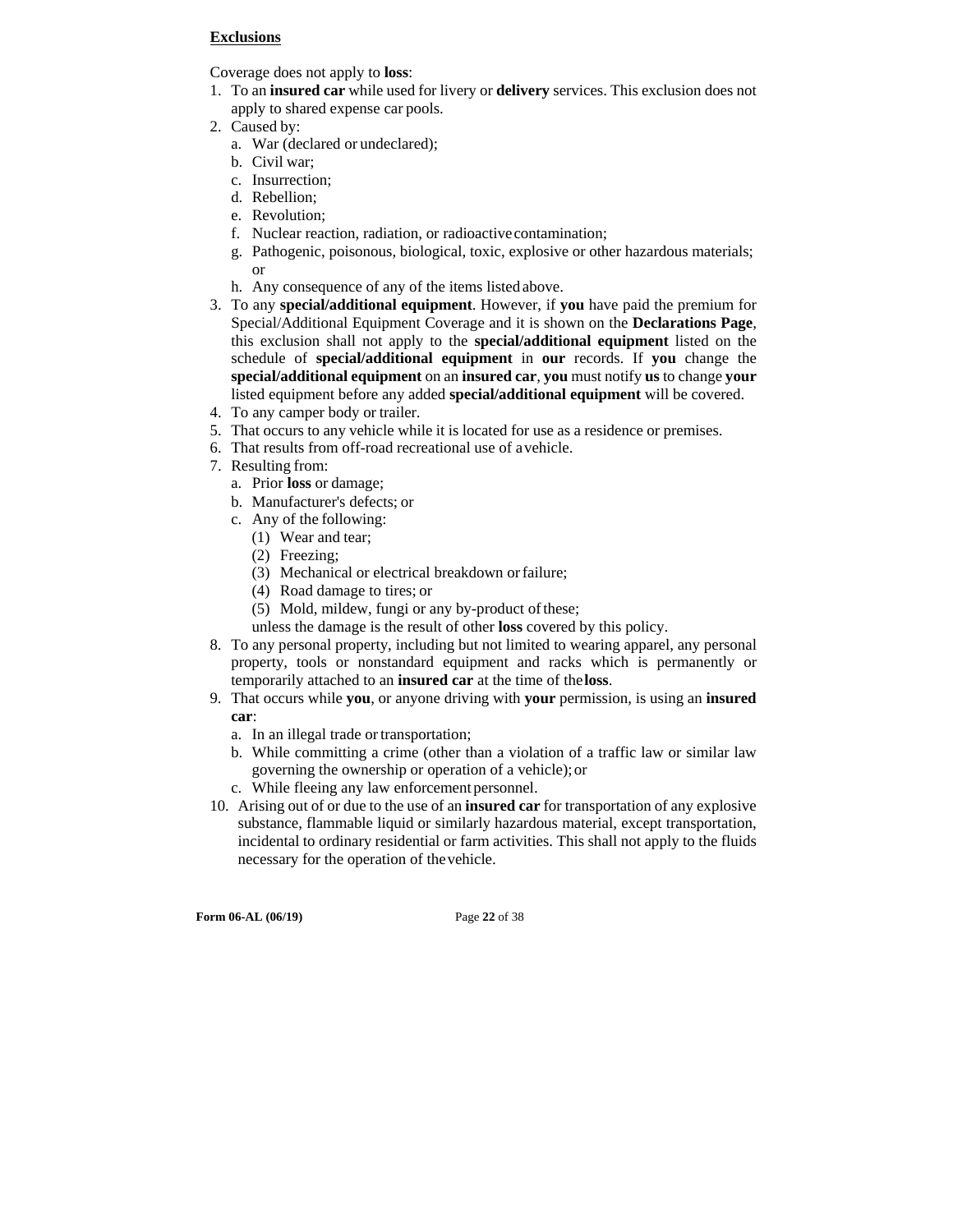- 11. That occurs while an **insured car** is **racing**.
- 12. That occurs while an **insured car** is subject to any bailment lease, conditional sale, mortgage or other encumbrance not specifically declared and described on this policy.
- 13. Due to theft or conversion by **you**, or a **relative**. However, this does not apply to the interest of a **named insured** or the spouse of the **named insured** who **resides** in the same **household** as the **named insured** if that **person** did not consent to, direct, contribute to, or participate in the theft or conversion.
- 14. To an **insured car** caused intentionally by or at the direction of any **person** listed on the **Declarations Page**. This exclusion will not apply to the interest of an innocent **named insured** or co-insured if the **loss** was proximately related to and in furtherance of domestic abuse, as defined in the Alabama insurance laws, and:
	- a. The state law protects that interest;
	- b. That **person** has not:
		- (1) Participated in;
		- (2) Contributed to;
		- (3) Directed; or
		- (4) Consented to;
	- the intentional act causing the **loss**;
	- c. Either of the following is done:
		- (1) A complaint has been filed with law enforcement under the "Protection from Abuse Act," Section 30-5-1 et seq. as amended, against the abuser for the act causing the **loss**, and it is not voluntarily dismissed; or
		- (2) A warrant is sought for the abuser's arrest for the act causing the **loss**, and that **person** cooperates in the prosecution of the abuser; and
	- d. That **person** cooperates in any investigation relating to the **loss**.

If **we** pay a claim **we** shall be subrogated to the rights of the innocent **named insured**  or co-insured who is the subject of abuse, to recover for any **loss**, expense or damage paid by **us** under this Part.

- 15. That occurs while an **insured car** is driven by any **person** who is not a listed driver on the **Declarations Page** and who does not have a valid **driver's license**.
- 16. To an **insured car** when it is driven, operated, or used by any person who:
	- a. **Resides** in **your** household; or
	- b. Is a **regular operator** of an **insured car**;

but is not listed or endorsed on the policy prior to **loss**.

- 17. That occurs while an **insured car** is rented to, leased to, or loaned to any **person** or organization in return for compensation, payment or benefit of any kind in exchange for, or resulting from, the use of the **insured car**.
- 18. That occurs while under the care or control of a **business** or **person**, other than a **person** listed as an insured driver under this policy, in exchange for payment, compensation or payment in kind in exchange for, or resulting from, the use of an **insured car**.
- 19. That occurs while a **transportation network company driver** is logged on to the digital network of a **transportation network company** or while a **transportation network company driver** provides a prearranged ride.
- 20. Due to the legal seizure or destruction of an **insured car** by any government or civil authority for any reason.

**Form 06-AL (06/19)** Page **23** of 38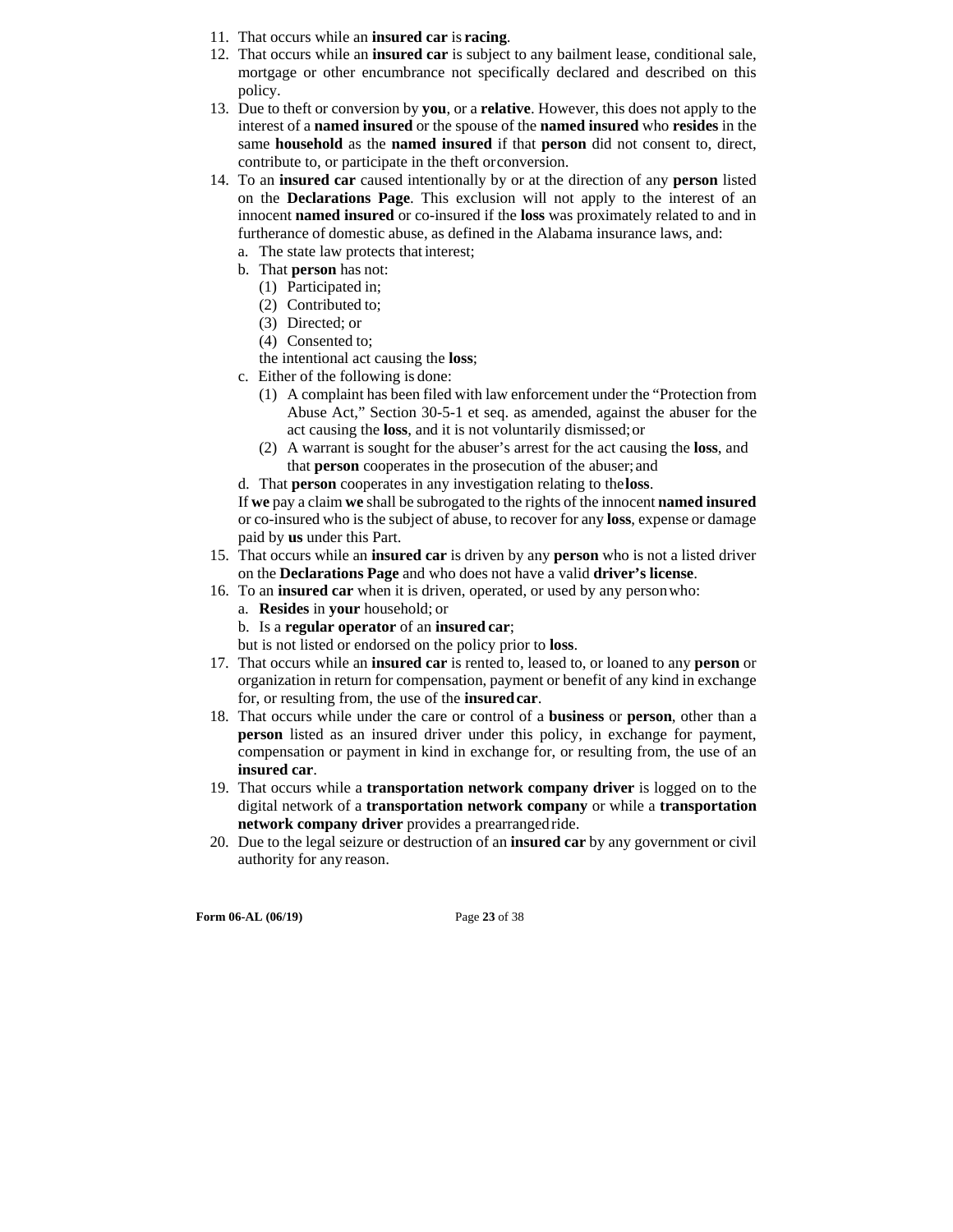- 21. Due to the repossession of the **insured car** by a **person** or entity legally entitled to do so.
- 22. Resulting from the ownership, maintenance, or use of an **insured car** while a **person**  is engaged in any **business** other than **auto business** activities. This exclusion includes use of a vehicle for livery and **delivery** services. This exclusion does not apply if **business** use of an **insured car** has been declared to **us** and an additional business use premium has been paid.
- 23. To an **insured car** due to diminution of value or any loss or reduction in market or resale value.
- 24. That occurs while the operator of the **car** is texting, keying or typing on any portable electronic device, including but not limited to mobile phones and computers.
- 25. To any vehicle other than an **insured car** for which the premium has been paid for the coverage being sought under this Part.
- 26. To any vehicle involved in a single vehicle **accident** when a police report has not been made within twenty-four (24) hours of the **accident**.

#### **Limits of Liability**

- 1. **Our** Limit of Liability for **loss** shall not exceed the lowest of:
	- a. The **Actual Cash Value** of the stolen or damaged property at the time of **loss**, reduced by the deductible shown on the **Declarations Page**;
	- b. The amount necessary to repair the property to its pre-**loss** physical condition, reduced by the deductible shown on the **Declarations Page**;
	- c. The amount necessary to replace the property with property of like kind and quality, reduced by the deductible shown on the **Declarations Page**; or
	- d. Any Stated Amount Limit of Liability shown on the **Declarations Page**, including but not limited to any value listed for **special/additional equipment**.
- 2. If **you** or the **owner** of the **insured car** keep the salvage, the amount **we** pay will be reduced by the salvage value.
- 3. If **loss** is sustained by more than one **insured car** in the same collision, the terms of this policy shall apply separately to each **insured car**, including any applicable deductibles.
- 4. The amount **we** will pay under this Part will be adjusted and reduced for **depreciation**, physical condition and betterment as applicable. **We** do not pay for the amount of any betterment. **You** are responsible to pay for any betterment.
- 5. The amount **we** will pay to repair an **insured car** or replace parts will be based on the cost of parts which may be new, used, reconditioned, remanufactured or refurbished parts, that are original and/or non-original manufacturer parts or equipment.
- 6. There shall be no duplicate recovery for the same elements of **loss** under this coverage and any other coverage under this policy or any other source.
- 7. Each item of **special/additional equipment** shall be subject to the deductible shown on the **Declarations Page** for **special/additional equipment**. No other deductible shall apply to **special/additional equipment**.

**Form 06-AL (06/19)** Page **24** of 38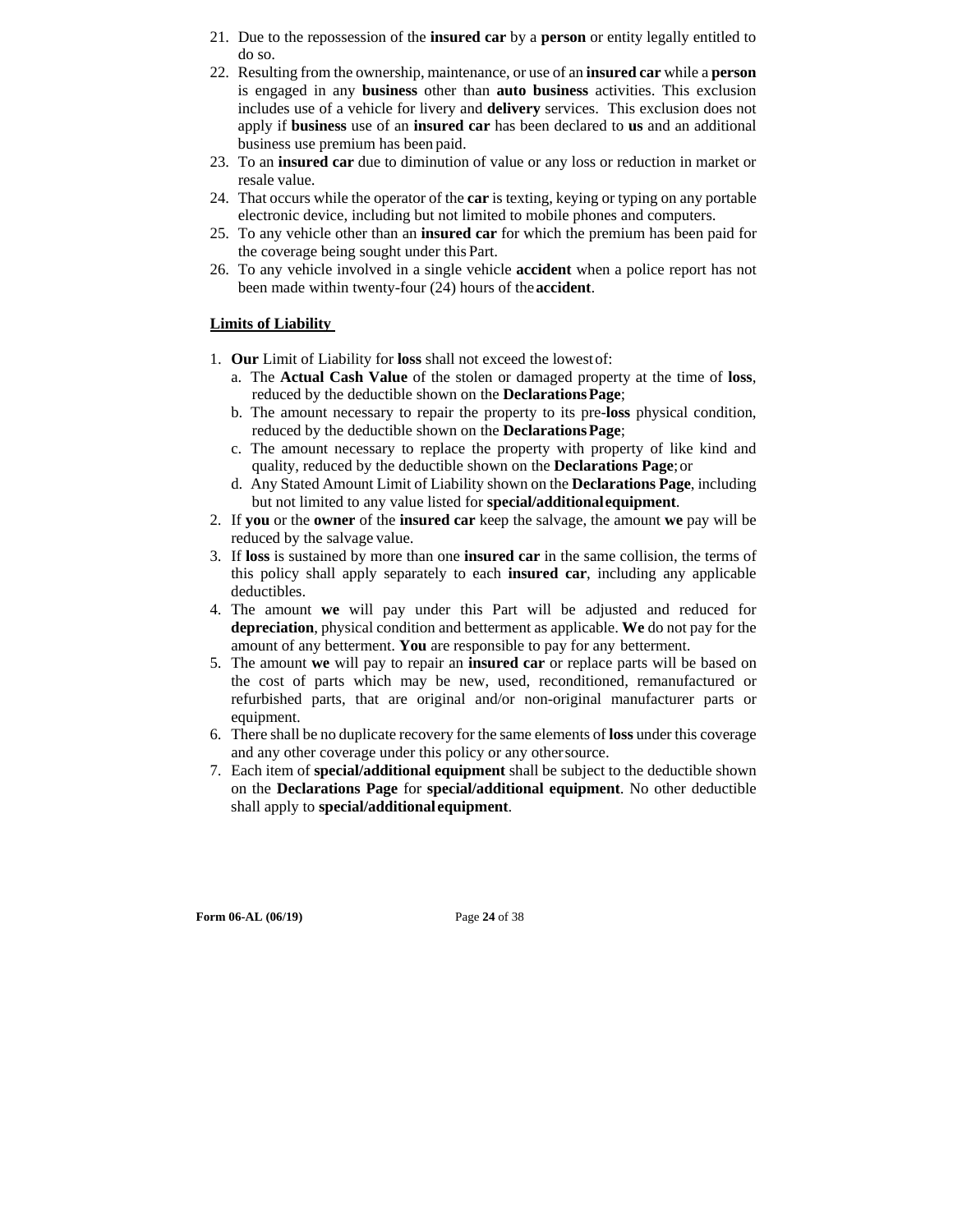#### **No Benefit to Bailee**

These coverages shall not directly or indirectly benefit any **person** or entity other than **you**  for **loss** to an **insured car**.

#### **Appraisal**

If **you** and **we** fail to agree on the amount of **loss**, either may demand an appraisal of the **loss**. Each will appoint a competent and disinterested appraiser. The appraisers will select a third appraiser to decide any differences. Each appraiser will state separately the **Actual Cash Value** and the amount of **loss**. The award in writing by any two appraisers will be binding and will determine the amount payable. Each party will pay the expenses of its chosen appraiser. The expenses and the cost of the third appraiser will be shared equally.

**We** do not waive any of **our** rights under this policy by agreeing to an appraisal of the amount of **loss**. Coverage issues or disputes under this policy may not be determined by the appraisers.

#### **Payment of Loss**

At **our** option, **we** will pay the **loss** in money, or repair or replace the damaged or stolen property. With **your** consent, payment for repairs may be made directly to a repair shop if damage is repaired.

**We** may, at any time before the **loss** is paid or the property is replaced by **us**, return, at **our** expense any stolen property either to **you** or to the address shown in **our** records with payment for the resulting damage. **We** may keep all or part of the property at the agreed or appraised value, but there shall be no abandonment to **us**. **We** have no duty to preserve salvage.

**We** may make payment for a **loss** to **you** or the **owner** of the **car**. No payment is due under Part IV until **you** have fully complied with all of the conditions and duties stated in this policy.

Under no circumstances will a payment be made under the policy until evidence of satisfactory repairs is presented to **us**. At that time, **we** will have the right, at **our** option, to inspect the repairs prior to **our** making any payment for the **loss**.

#### **Timeliness of Repairs**

If there is a **loss**, **you** must begin repairs on an **insured car** within ninety (90) days from the date of **loss**. **We** will not be responsible for any **loss** or portion thereof which is caused by **your** delay in commencing such repairs.

#### **Car Storage**

**We** will pay up to a reasonable and customary daily rate for the cost of storage of an **insured car** in the event of a **loss** to the **insured car** for which coverage is provided under this Part. **We** will pay no more than \$400 total for the cost of storage of the **insured car** under this Part.

**Form 06-AL (06/19)** Page **25** of 38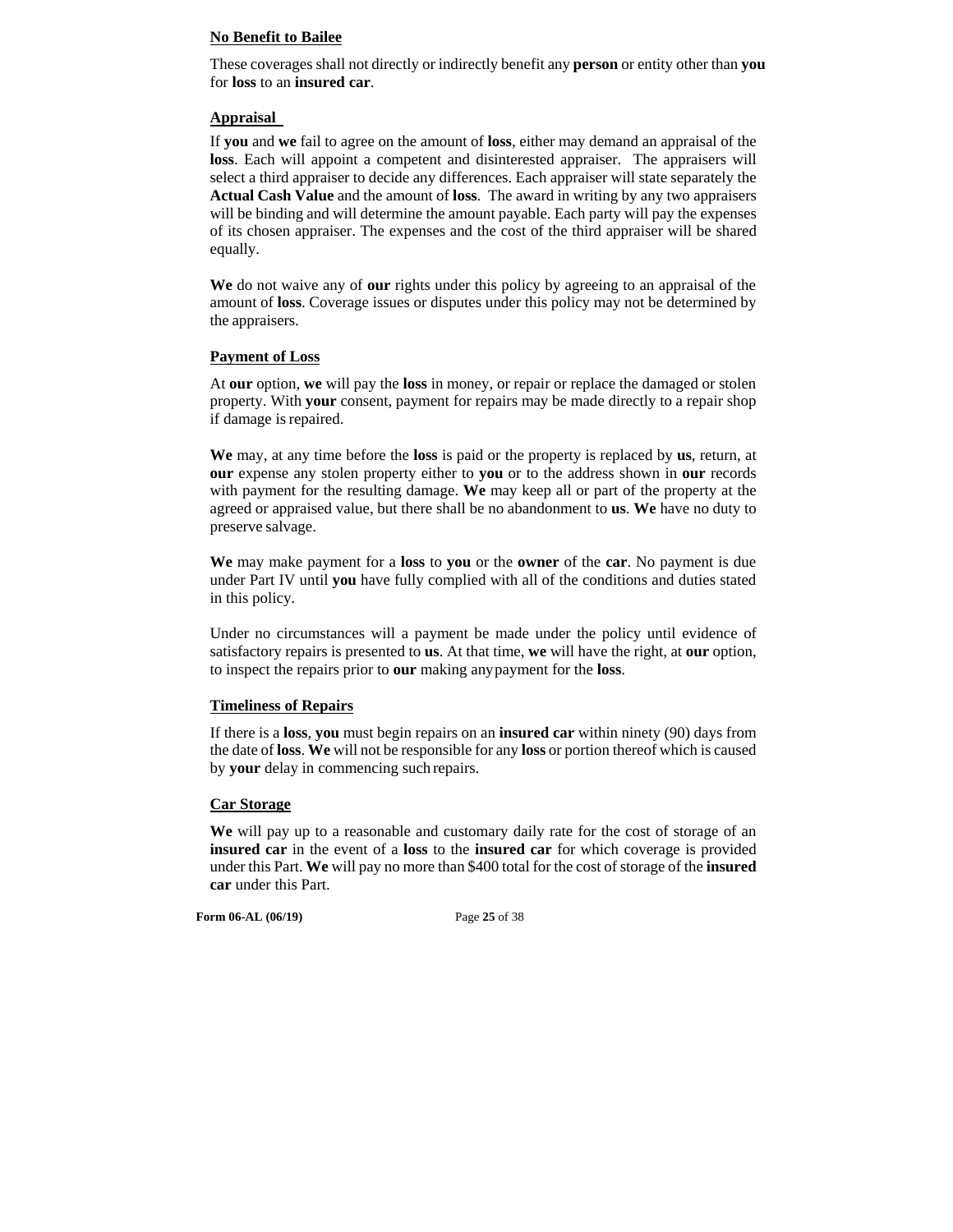#### **Loss Payee & Lienholder's Rights**

If a loss payee or lienholder is shown on the **Declarations Page** with respect to an **insured car**, any amount paid under this Part IV for **loss** to that **car** will be paid according to **your** interest and that of the loss payee or lienholder. **We** may make separate payments according to those interests. However, with **your** consent, payment may be made directly to a repair shop when the **loss** is being repaired.

**We** will be subrogated to the loss payee or lienholder's rights of recovery to the extent of **our** payment.

Where a claim is denied for non-cooperation or breach of the **Insured**'s duties owed to **us,** the Loss Payee or lienholder's interest will not be protected. Where fraud, misrepresentation, material omission, intentional damage, or conversion, secretion and/or embezzlement of a **car** has been committed by or at the direction of **you** or a **relative**, or where the **loss** is otherwise not covered under the terms of this policy, the Loss Payee or lienholder's interest will not be protected. **We** have no duty to make any payment to a lienholder or Loss Payee unless the **loss** is payable to **you** and all policy terms and conditions have been met.

**We** reserve the right to cancel the policy as permitted by policy terms. Cancellation shall terminate this agreement as to the Loss Payee's interest.

#### **Other Insurance**

If there is other applicable insurance or source of recovery for **loss** to an **insured car**, **we**  will pay the proportionate share **our** limit of liability bears to the total of all available sources of recovery. The deductible of this policy will be taken in a proportionate share based on the deductibles of each policy.

Other sources of recovery include, but are not limited to any:

- 1. Coverage provided by the **car owner**;
- 2. Other physical damage insurance available; and
- 3. Other source of recovery that applies to the loss.

#### **PART V - ACCIDENTAL DEATH AND DISMEMBERMENT COVERAGE**

#### **Insuring Agreement**

If **you** have paid the premium for Accidental Death and Dismemberment Coverage and it is shown on the **Declarations Page**, **we** will pay the benefits described under the Limits of Liability in this Part V with respect to **bodily injury** sustained by the **named insured**  as the result of a Covered Event specified in this Part V.

#### **Limits of Liability**

If a **named insured** sustains death, dismemberment or loss of life, as described below, independent of other causes, that is the result of a Covered Event in an **accident**, **we** will pay the stated benefit to the **named insured**, subject to the aggregate limit of liability shown on the **Declarations Page**.

**Form 06-AL (06/19)** Page **26** of 38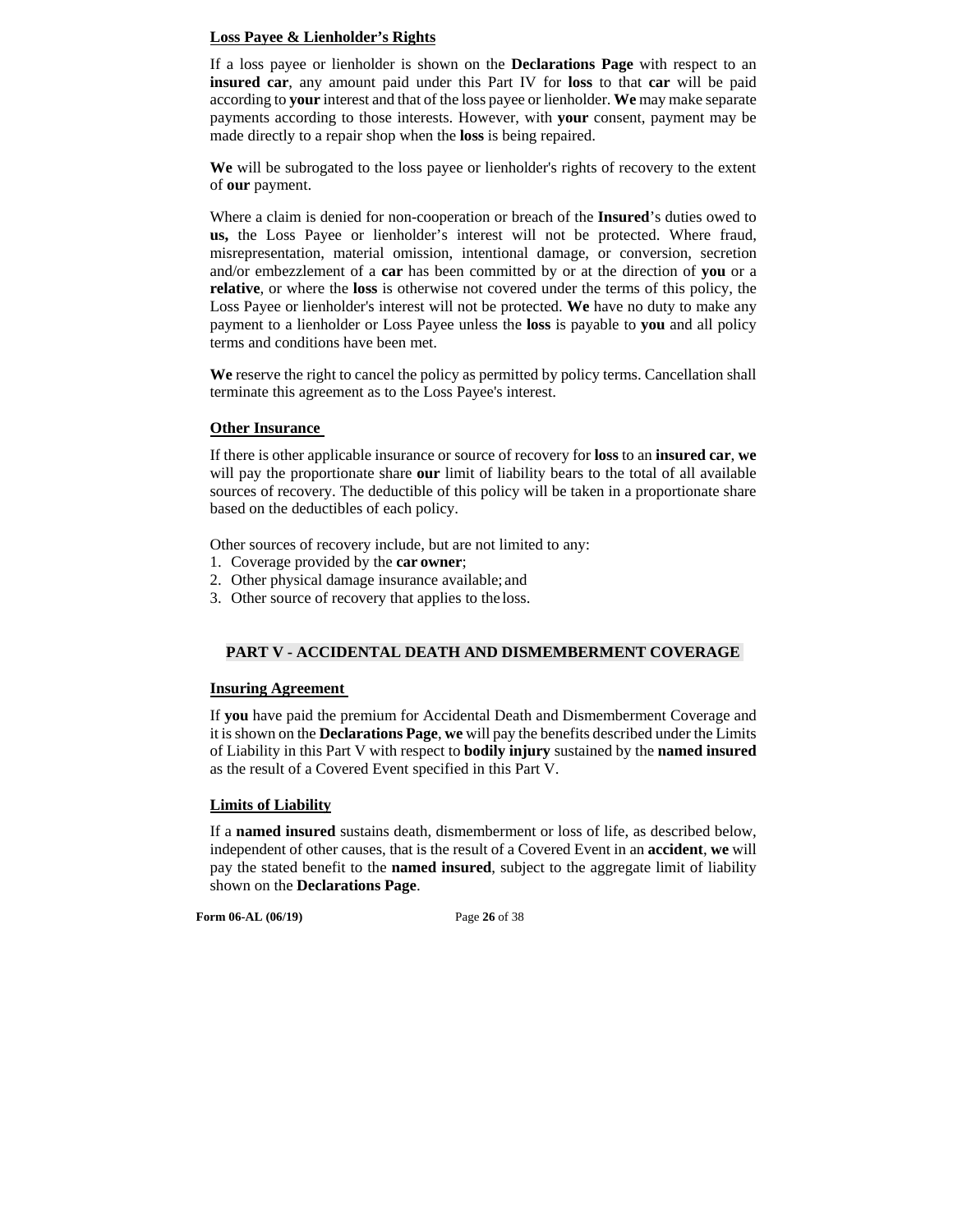DEATH, DISMEMBERMENT OR LOSS OF SIGHT: If within 90 days from the date of an **accident** arising out of a Covered Event, **bodily injury** sustained by the **named insured** in that **accident** causes death, dismemberment or loss of sight, **we** will pay, as follows, but no more than the Limit of Liability shown on the **Declarations Page** for all **bodily injury**:

- 1. For accidental loss of life of the **named insured we** will pay the limit shown on the **Declarations Page**.
- 2. For loss of both Hands or both Feet, we will pay the limit shown on the **Declarations Page.**
- 3. For loss of sight in both eyes **we** will pay the limit shown on the **Declarations Page**.
- 4. For loss of one hand and one foot **we** will pay the limit shown on the **Declarations Page**.
- 5. For loss of either Hand or Foot we will pay one-half of the limit shown on the **Declarations Page**.
- 6. For loss of sight in one eye we will pay one-half of the limit shown on the **Declarations Page**.
- 7. For loss of a thumb and index finger of same Hand of the **named insured we** will pay one-half of the limit shown on the **Declarations Page**.

The word "loss", as used in this Part V, means:

- 1. With regard to hand or foot, complete severance through or above the wrist or ankle joint.
- 2. With regard to sight of eyes, entire and irrecoverable loss of sight.
- 3. With regard to thumb and index finger, complete severance through or above metacarpophalangeal joint.

The limit of liability shown for this coverage on the **Declarations Page** is the aggregate limit for all claims under this Part V, and is most **we** will pay under this coverage with respect to a **named insured**, without regard to the number of:

- 1. **Bodily injuries** sustained by the **named insured**;
- 2. **Cars** insured under this policy;
- 3. Separate premiums paid or shown on the **Declarations Page**;
- 4. Policies issued;
- 5. Claims made; or
- 6. Vehicles involved.

There will be no stacking or combining of coverage afforded to more than one **car** under this policy.

#### COVERED EVENTS:

- 1. While the **named insured** is riding solely as a passenger in or on, boarding or alighting from any public conveyance, including air, licensed to carry passengers for hire; or
- 2. When the **named insured** sustains injuries caused by unavoidable exposure to the elements following the forced landing, stranding, sinking or wrecking of such means of transportation described above in which the **person** insured has been riding solely as a passenger; or
- 3. While the **named insured** is driving or riding in or on; boarding or alighting from, a four-wheel private passenger automobile.

**Form 06-AL (06/19)** Page **27** of 38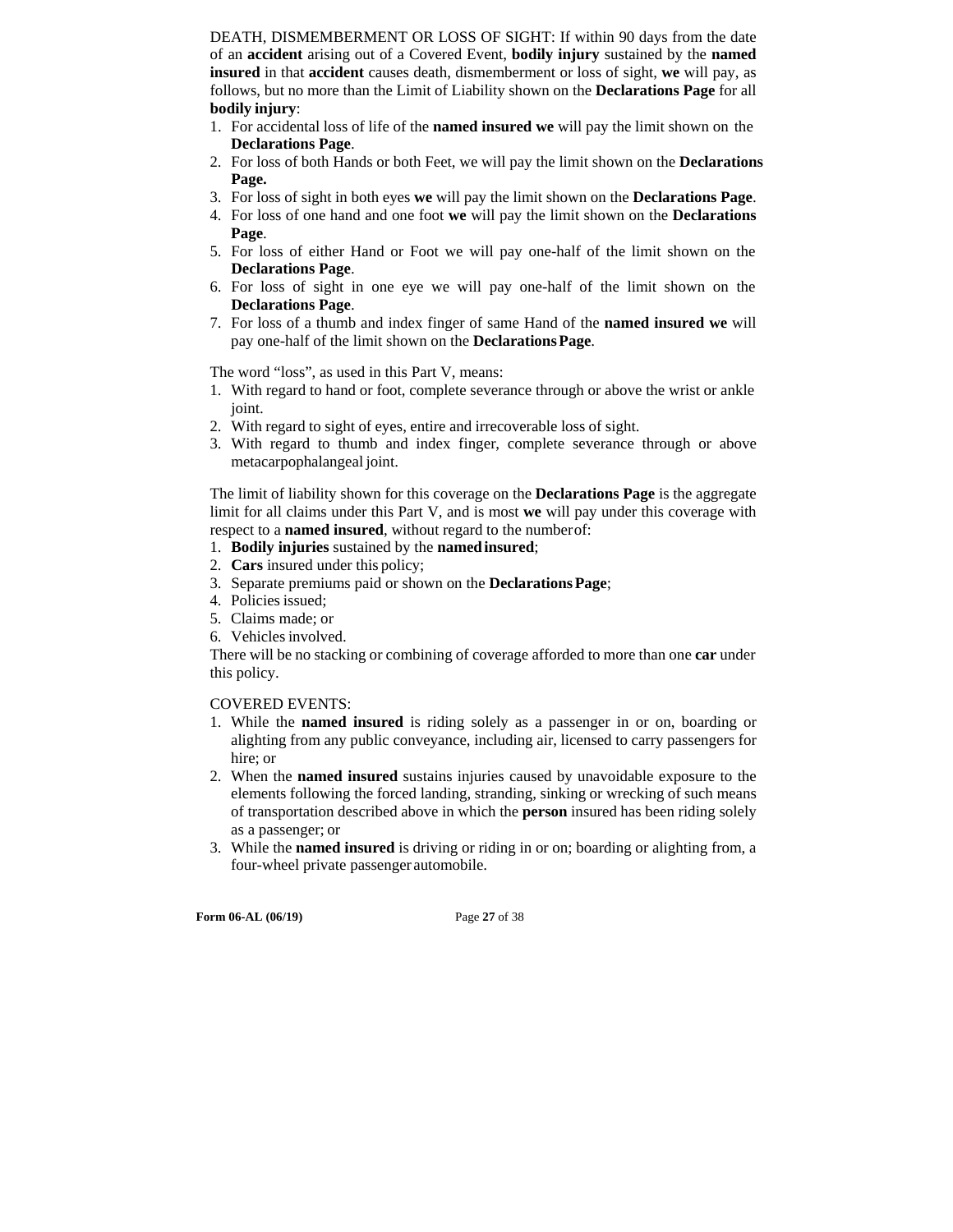#### **Seat Belt Coverage**

The Principal Sum benefits for Accidental Death under this policy will be increased by an additional 20% of the benefit amount if death results while the **named insured** is a passenger or driver of a four-wheel private passenger automobile and the **named insured's** seat belt is properly fastened about their body.

#### **Exclusions**

This coverage does not cover any **loss**, death or **bodily injury** incurred for, or resulting from, any of the following:

- 1. Suicide or attempted suicide.
- 2. Intentional self-infliction of injury or attempted self-inflicted of injury.
- 3. Self-destruction or attempted self-destruction.
- 4. Infections except phylogenic infections caused wholly by a covered **bodily injury**.
- 5. War or any warlike action.
- 6. **Accident** occurring while serving as an active member of any military unit, including but not limited to coast guard, national guard, army, naval or air service of any country.
- 7. **Accident** occurring while operating, or learning to operate, or performing duties as a member of the crew of any aircraft.
- 8. Sickness or disease of any kind.
- 9. **Bodily injury** or **loss** occurring while the **named insured** is intoxicated or under the influence of any narcotic, unless consumed or ingested pursuant to directions from a licensed physician, in the course of treatment, without any warning from the physician or a licensed pharmacist against operating any motorized vehicle while under the influence of the narcotic.
- 10. While **racing**.
- 11. While operating a motor vehicle use of a motor vehicle as a livery service or for **delivery**.
- 12. **Bodily injury** or **loss** that occurs while a **transportation network company driver**  is logged on to the digital network of a **transportation network company** or while a **transportation network company driver** provides a prearranged ride.
- 13. As a result of a hernia of any kind.
- 14. As a consequence of diabetes.
- 15. **Bodily injury** caused or contributed to, because the **named insured** committed, participated in or attempted to commit:
	- a. A felony; or
	- b. An act of violence, civil disobedience, civil disorder, riot or insurrection.

### **Additional Terms for Part V**

- 1. NOTICE OF CLAIM: Written notice of claim must be given to **us** within 20 days after any **bodily injury** covered by this Part V, or as soon thereafter as is reasonably possible.
- 2. PROOF OF LOSS: Written proof of **loss** must be furnished to **us** within 90 days after the date of a covered event. Failure to furnish such proof within the time required shall not invalidate nor reduce any claim if it was not reasonably possible to give proof within such time, provided proof is furnished as soon as reasonably possible.

**Form 06-AL (06/19)** Page **28** of 38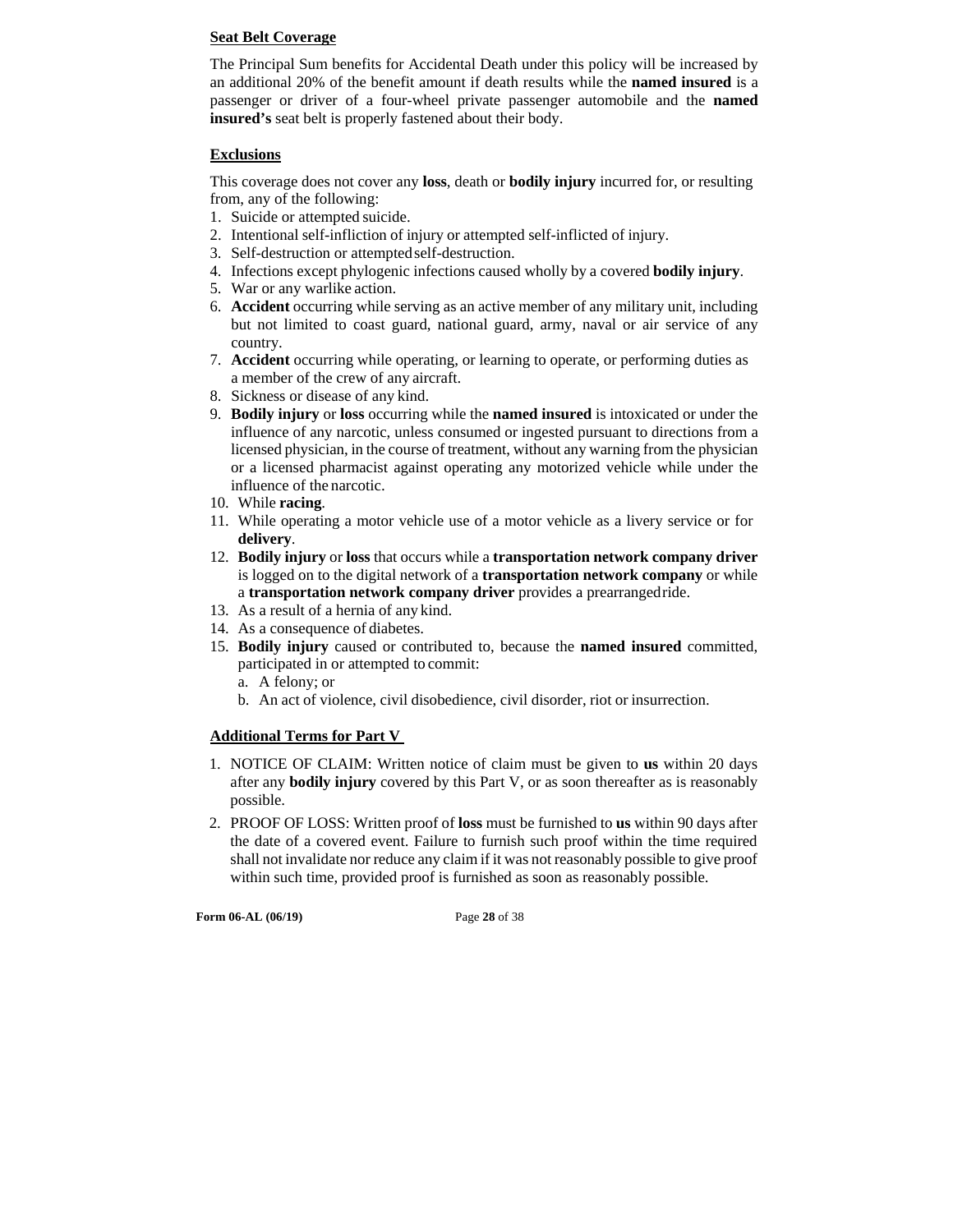- 3. PAYMENT OF CLAIMS: Payment for loss of life will be payable in accord with any beneficiary designation made to **us**, or if none, then to the estate of the **named insured**. Payment of **our** limit of liability to the legal representative of the estate shall be deemed discharge of **our** duties under this Part V.
- 4. PHYSICAL EXAMINATION AND AUTOPSY: **We** have the right for physical examination or autopsy of the **named insured** who is making a claim under this Part V by a licensed medical practitioner or pathologist when, and as often as **we**  reasonably require, unless barred by law.

#### **PART VI - GENERAL PROVISIONS**

#### **Policy Period & Territory**

This policy applies only to **accidents** and **losses** that occur:

- 1. During the policy period as shown in the **Declarations Page** unless the policy is cancelled, in which case all coverage ends on the effective date of the cancellation; and
- 2. Within the policy territory. The policy territory is the United States of America, its territories or possessions, or Canada. This policy also applies to an **accident** or **loss**  involving an **insured car** while being transported between ports within the policy territory.

#### **Two or More Cars Insured**

As to any **accident**, occurrence or **loss** to which this and any other **car** policy issued to **you** by **us**, or an affiliated insurer, applies to provide the same or similar type of coverage, the total limit of **our** liability under all the policies shall not exceed the highest applicable Limit of Liability under any one policy for any one vehicle insured except as described under Part III – Uninsured Motorist Coverage.

#### **Claims Handling**

**We** may use any or all of the following to determine the value of any damages, loss or claim that may be covered by this policy:

- 1. Exams by doctors **we** select, at **our** expense, as often as **we** reasonably request.
- 2. Medical record review and test result review by **persons** and services selected by **us**.
- 3. Computer programs and databases for the analysis of medical treatment and expenses.
- 4. Computer programs, databases and published sources for bodily injury, medical, medical expense and damage information.
- 5. Estimates by vehicle repair shops.
- 6. Computer programs and databases for the evaluation of injuries and predicting jury verdicts.
- 7. Computer programs, databases and published sources for vehicle values and cost of repair.

**Form 06-AL (06/19)** Page **29** of 38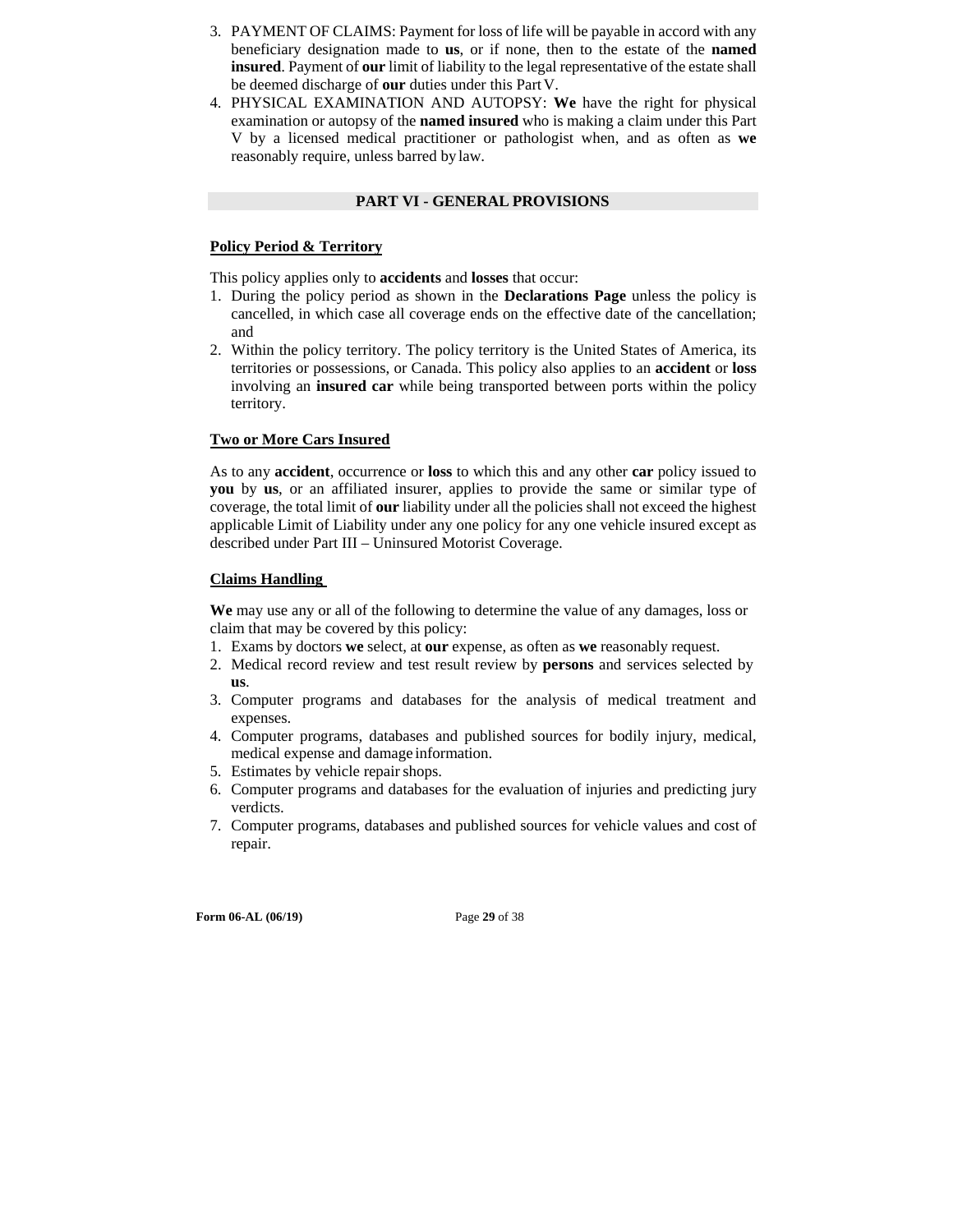- 8. Third-party vendors providing estimating, appraisal, injury evaluation, earnings calculators, and analysis.
- 9. Special-application technology.

#### **Suits Against Us**

No legal action may be brought against **us** until there has been full compliance with all terms of this policy.

No one other than an **insured person** under Part I of this policy shall have any interest in this policy prior to obtaining a verdict against an **insured person**.

No legal action may be brought against **us** for payment under Part I – Liability To Others until:

- 1. **We** agree in writing that the **insured person**, as defined under Part I, has an obligation to pay damages; or
- 2. The amount of the damages due under Part I on behalf of an insured has been determined by final judgment after trial.

No one shall have any right to make **us** a party to a suit to determine the liability of an **insured person** under Part I.

No one may sue **us** to determine the amount of **loss** payable under Part IV - Car Damage Coverage until after having complied with the Appraisal clause of this policy.

**We** have no duty to preserve or otherwise retain any salvage for any purpose, including as evidence for any type of court proceeding.

No one may sue **us** to determine the amount payable under Part V - Accidental Death and Dismemberment Coverage until at least 60 days after written proof of loss has been furnished to **us**. No such legal action may be brought after the expiration of three years after the time written proof of loss is required to be furnished to **us**.

#### **Our Recovery Rights (Subrogation & Reimbursement)**

In the event of any payment under this policy:

- 1. **We** will be subrogated to all rights of recovery of the **person** or entity to or for whom payment was made against another **person** or organization; and
- 2. Any **person** to or for whom a payment is made who recovers damages from a liable **person** or entity, or their insurer, shall hold the proceeds of that recovery in trust for **us**.

These rights shall be only to the extent of payments made under this policy. The **person**  or organization to or for whom payment was made under this policy will be required to reimburse **us** out of any monies received from any party or organization liable for damages, or his or her insurance company.

**Form 06-AL (06/19)** Page **30** of 38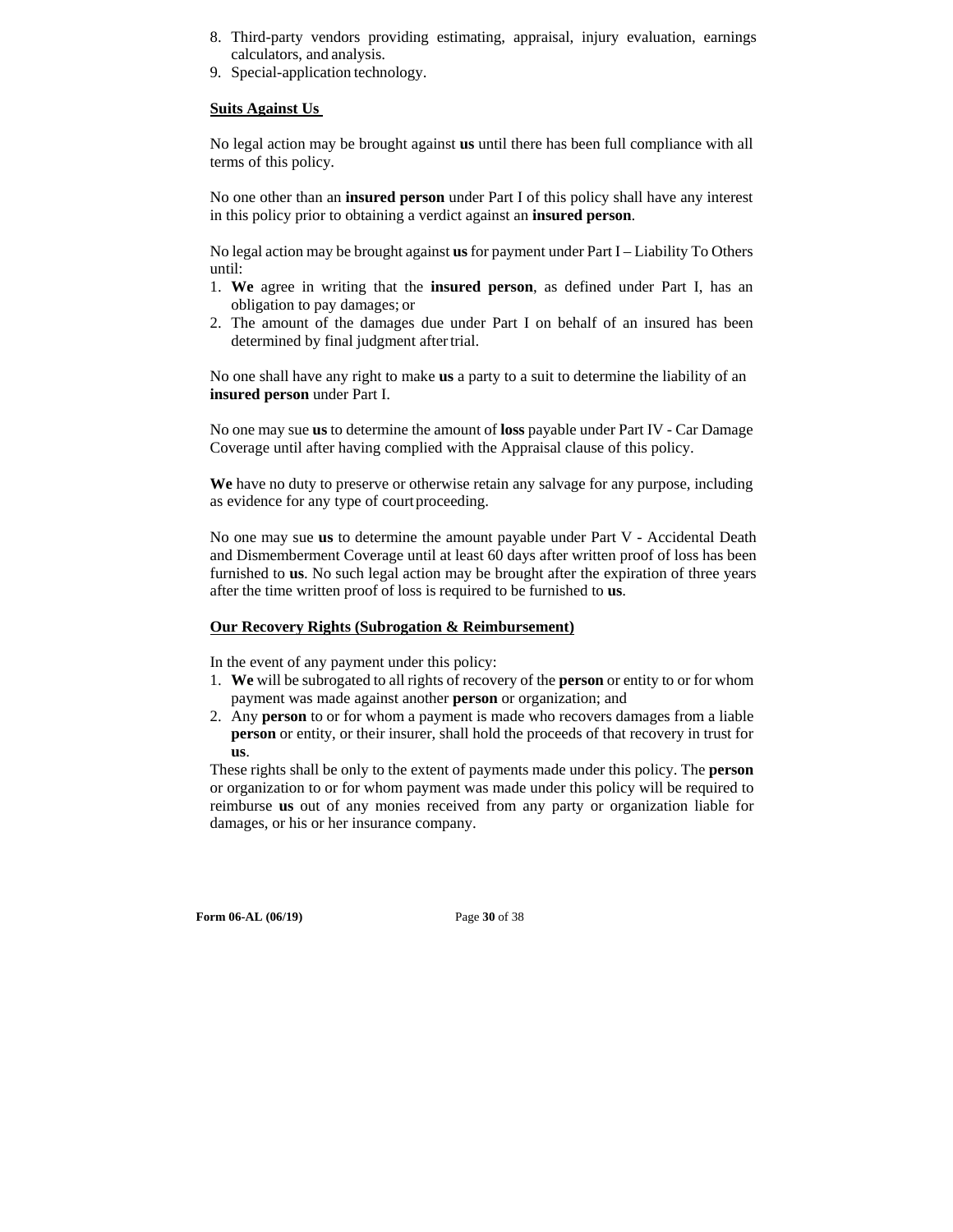**Our** rights of recovery whether by subrogation and/or reimbursement:

- 1. Have first priority to any payments from:
	- a. A liable party; or
	- b. Any other source;

even if the **person** to or for whose benefit the payment is made has not been made whole and fully compensated for all damages.

2. Are subject to a reduction for an equitable pro-rata share of the reasonable expenses and fees due to a lawsuit brought by the **person** to or for whose benefit the payment is made to recover proceeds from a liable party.

To the extent of **our** payment under Part IV – Car Damage Coverage to an innocent coinsured for **loss** or damage that **we** would not have paid but for the fact it resulted from an intentional act of abuse, **we** may assert a right of recovery against the **person** whose intentional act caused the **loss** or damage.

Anyone to whom payment was made under this policy must cooperate with **us**, do whatever is necessary to protect **our** subrogation rights, and do nothing after the **loss** to harm **our** rights.

If **we** seek recovery from a liable party:

- 1. **You** authorize **us** to seek recovery of any applicable deductible. But, **we** have no duty to do so, and **we** will notify **you** if **we** do not intend to proceed to collect the deductible; and
- 2. **You** agree to be bound by any settlement agreement entered into by **us** and the liable party, or the outcome of any arbitration **we** enter into, for those sums.

**We** reserve the right to compromise or settle the deductible and property damage claims against the responsible parties for less than the full amount. If the total recovery is less than the total of **our** payment and the deductible, **we** will reduce reimbursement of the deductible to **you** based on the proportion that the actual recovery bears to the total of **our** payment and the deductible.

Any reimbursement to **you** by **us** will be reduced by a proportionate share of expenses and attorney fees incurred in connection with the recovery.

If anyone insured under this policy makes recovery from a responsible party without **our** written consent, that insured's rights under any affected coverage will no longer exist. However, if an **insured person** under Part III is seeking benefits, that **insured person** must give **us**:

- 1. Prompt prior notice of any settlement offer;
- 2. A reasonable opportunity to investigate the claims; and
- 3. An opportunity to protect **our** rights by advancing an amount equal to the tortfeasor's settlement offer to the **insured person**.

If payment is made on behalf of anyone insured under this policy to comply with state mandated coverage, and the policy or any subsequent change in coverage was obtained from **us** as a result of **your** material misrepresentation of the risk to be insured by **us**, which otherwise, had it been known to **us** at the time coverage was agreed to by **us**, **we**  would have declined coverage or extension of coverage to **you**, **you** agree to reimburse **us** to the full extent of any **loss** and adjustment expense paid on **your** behalf as a result of **your** material misrepresentation to **us**.

**Form 06-AL (06/19)** Page **31** of 38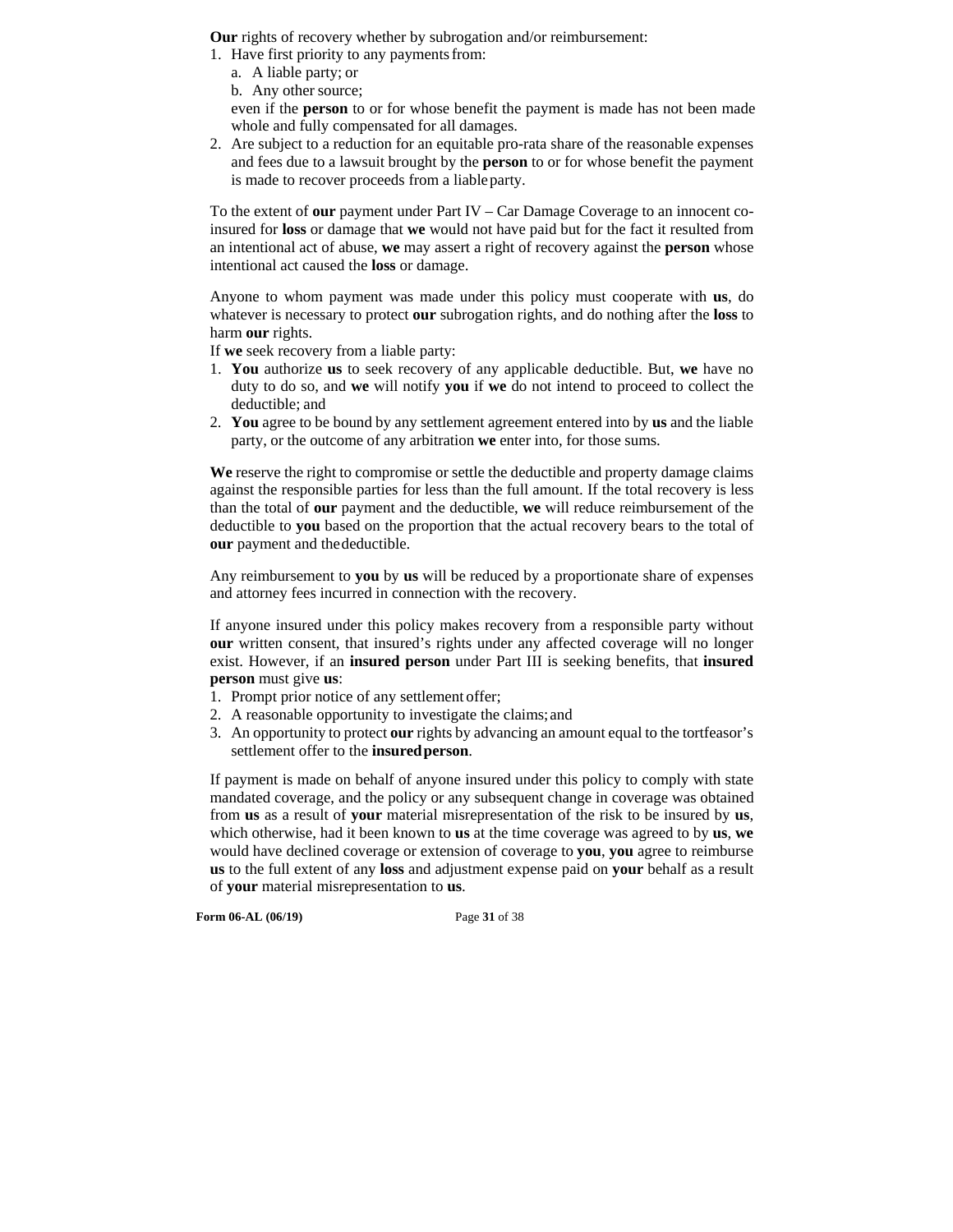#### **Transfer of Your Interest in This Policy**

Interest in this policy may not be assigned or transferred without **our** written consent. However, if **you** die, coverage will be provided until the end of the policy period for:

- 1. Any person specifically named as an operator on the **Declarations Page**;
- 2. The legal representative of the deceased person while acting within the scope of his or her duties as a legal representative; and
- 3. **Your** spouse, if he or she was covered under this policy immediately prior to **your**  death or the termination of the marital relationship, as applicable.

If the **insured car** is sold, coverage will terminate as to that **car** when the buyer takes possession of the **car** and will not transfer to the new **owner**.

#### **Policy Changes**

This policy, which includes the **Declarations Page**, endorsements issued by **us**, the **Application**, and any coverage election and rejection forms, contains all agreements between **you** and **us**. Its terms may not be changed or waived except by written endorsement issued by **us**. Notice to any agent or knowledge possessed by any agent or other **person** shall not change or affect a waiver on any portion of this policy nor stop **us** from exerting any rights under this policy.

If a change requires a premium adjustment, **we** will adjust **your** premium as of the effective date of the change. **We** may revise this policy form to provide more coverage without additional premium charge. If **we** revise this version of this policy form, **our**  policy will automatically provide the additional coverage as to the date the revision is effective.

**We** rely upon the statements made by **you** in the **Application** for insurance to determine the amount of the premium for this policy. **You** agree to cooperate with **us** in determining if this information is correct and complete and **you** will notify **us** if it changes during the policy period. If this information is incorrect, incomplete, or changes during the policy period, **we** may adjust **your** premium during the policy period or take other appropriate action. To properly insure **your car**, **you** must promptly notify **us**  when:

- 1. **You** change **your** address;
- 2. Any resident operators are added or deleted;
- 3. **You** acquire an additional or replacement **car**;
- 4. Any change in the operators in the household;
- 5. **You** or a **relative** get married or divorced; or
- 6. **You** or a **relative** obtains a driver's license or has a driver's license suspended, revoked, or refused.

#### **Cancellation and Non-Renewal**

The **named insured** may cancel this policy by returning it to **us** or by advising **us** when at a future date the cancellation is to be effective.

**Form 06-AL (06/19)** Page **32** of 38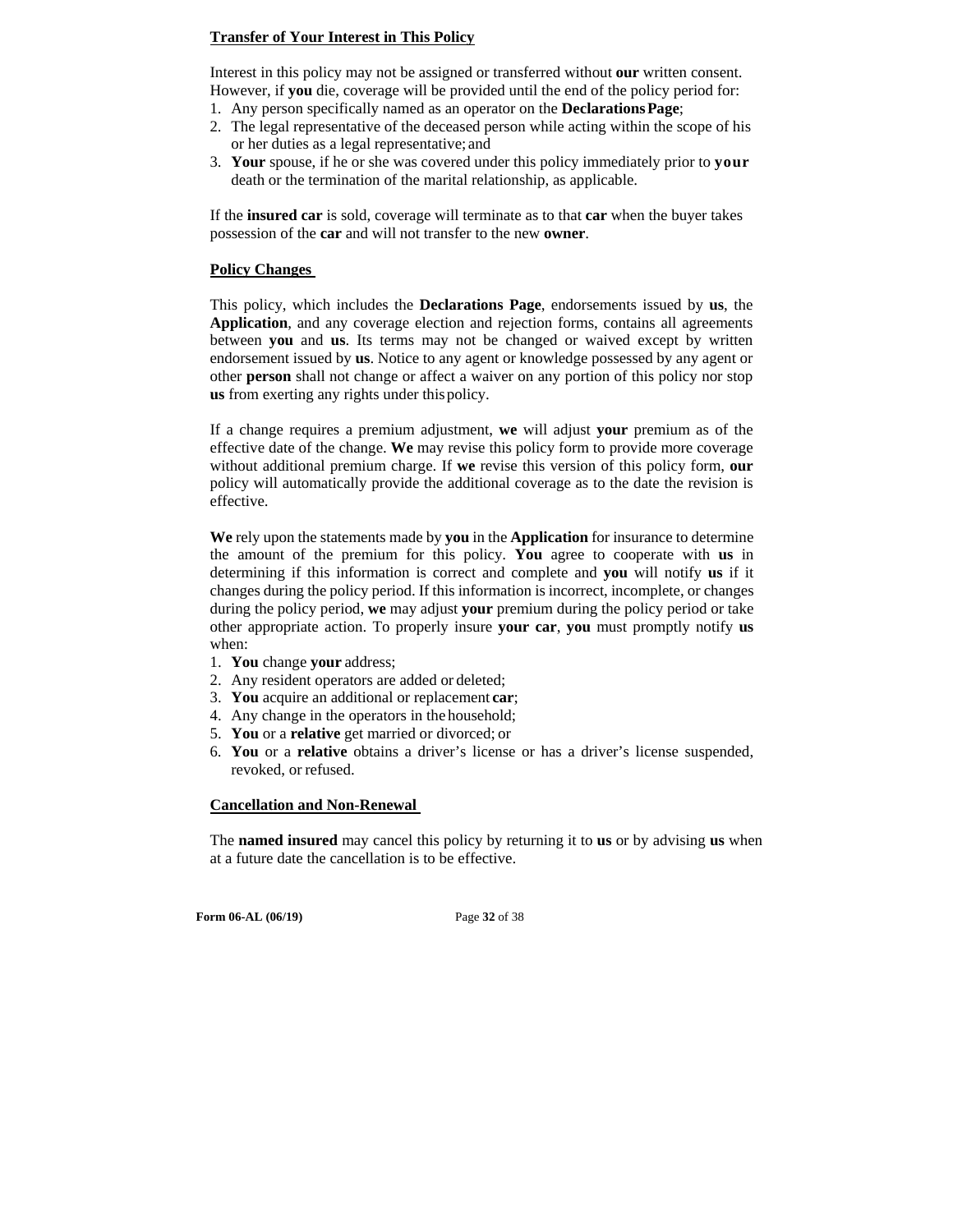**We** may cancel by mailing notice to the **named insured** shown on the **Declarations Page** at the last known address appearing on **our** records. Notice of cancellation will be mailed at least:

- 1. 10 days before the effective date of cancellation if:
	- a. Due to **failure to pay premium**; or
	- b. Notice is mailed during the first 59 days of the first policy period; or
- 2. 20 days before the effective date of cancellation if this policy is to be cancelled for any other reason.

**We** may cancel this policy for any lawful reason during the first 59 days of the first policy period. Once this policy is in effect for 60 days or more, or if this is a renewal policy, **we** may cancel only for one or more of the following reasons:

- 1. The **failure to pay premium**;
- 2. For material misrepresentation or fraud when applying for this policy;
- 3. For the **named insured's** failure to disclose fully in the application motor vehicle **accidents** and moving traffic violations for the preceding 36 months, or other information necessary for the acceptance or proper rating of the risk;
- 4. **You** or a **relative** violate any of the terms and conditions of the policy;
- 5. **You** or a **relative** submit a false or fraudulent claim, or knowingly aid or abet another in presenting such a claim;
- 6. The failure to maintain membership in any group or organization when that membership is a prerequisite to the purchase of insurance;
- 7. The loss of driving privileges through suspension or revocation of **your** operator's license or motor vehicle registration, or that of a principal operator of **your insured car**, during the 36 months prior to the notice of cancellation;
- 8. The **named insured** or any other operator who either **resides** in the same **household**  or customarily operates an **insured car**:
	- a. Is, or becomes, subject to epilepsy or heart attacks, and that **person** does not produce a certificate from a physician testifying to his or her unqualified ability to operate a motor vehicle safely;
	- b. Has an accident record, conviction record (criminal or traffic), physical, mental or other condition which is such that his or her operation of an automobile might endanger the public safety;
	- c. Has within the 36 months prior to the notice of cancellation been addicted to the use of narcotics or other drugs;
	- d. Uses alcoholic beverage to excess;
	- e. Has been convicted of, or forfeited bail for, any of the following during the 36 months preceding the notice of cancellation:
		- (1) Any felony;
		- (2) Criminal negligence in the operation of a motor vehicle resulting in homicide, death or assault;
		- (3) Operating a motor vehicle while in an intoxicated condition or while under the influence of drugs;
		- (4) Being intoxicated while in, or about, an automobile or while having custody of an automobile;
		- (5) Leaving the scene of an **accident** without reporting the **accident**;
		- (6) Theft or unlawful taking of a motor vehicle;
		- (7) Making false statements in an application for a **driver's license**;

**Form 06-AL (06/19)** Page **33** of 38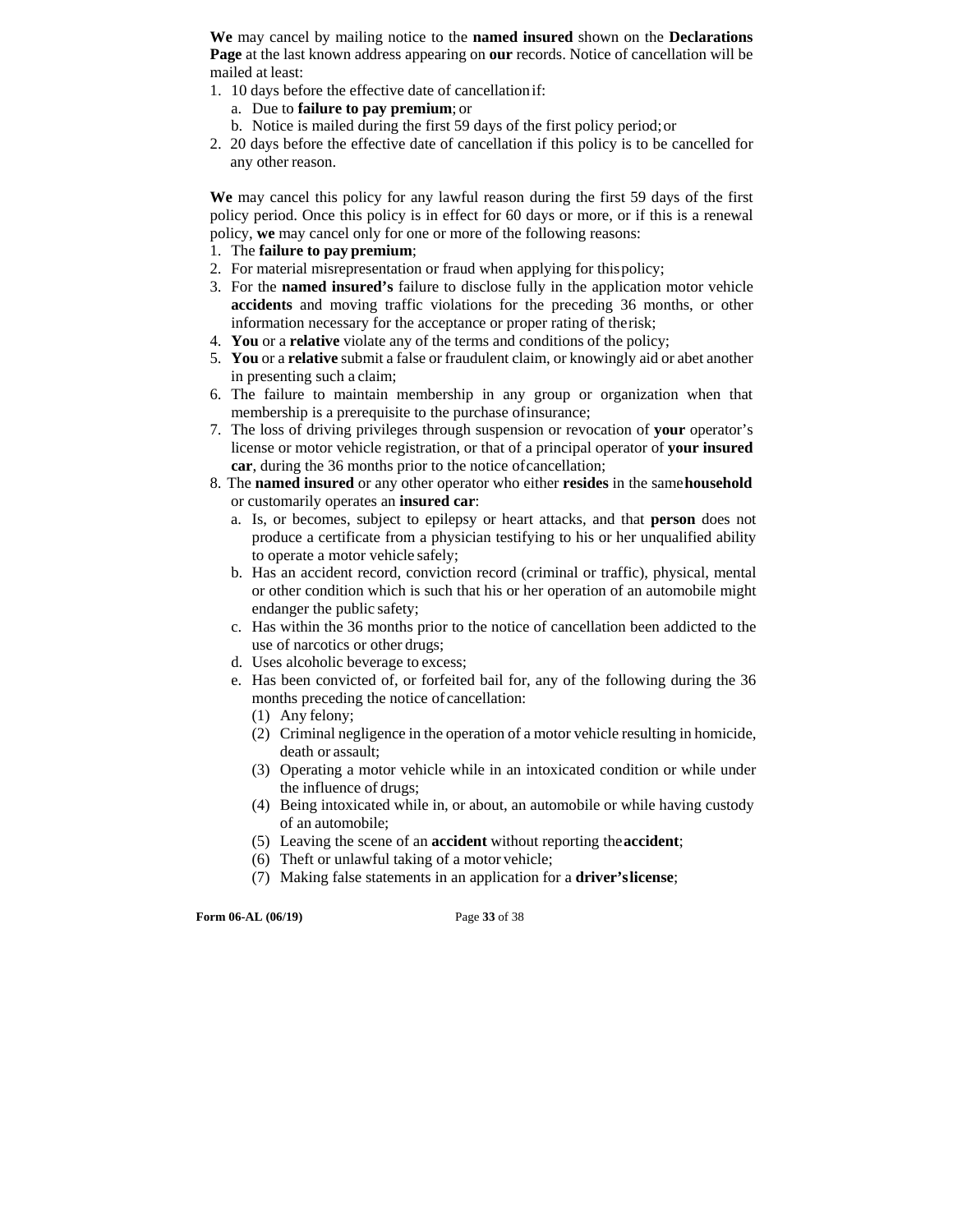- f. Has been convicted of or forfeited bail for three or more violations, within the 36 months immediately preceding the notice of cancellation, of any law, ordinance or regulation limiting the speed of motor vehicle laws of any state, violation of which constitutes a misdemeanor, whether or not the violations were repetitions of the same offense or different offenses;
- 9. An **insured car** is:
	- a. So mechanically defective that its operation might endanger public safety;
	- b. Used in carrying passengers for hire or compensation; provided, however, that the use of an **insured car** for a car pool shall not be considered use of an **insured car**  for hire or compensation;
	- c. Used in the **business** of transportation of flammables or explosives;
	- d. An authorized emergency vehicle;
	- e. Change in shape or condition during the policy period so as to increase the risk substantially; or
	- f. Subject to an inspection law and has not been inspected or, if inspected, has failed to qualify; or
- 10. Any other reason permitted by law.

With respect to cancellation, this policy is neither severable or dividable. Any cancellaton will be effective for all persons and all vehicles.

If this policy is cancelled, coverage will not be provided as of the date and time shown in the notice of cancellation.

Upon cancellation, **you** may be entitled to a premium refund. However, **our** making or offering of a refund is not a notice or condition of cancellation. **We** charge a fully-earned policy fee for each policy term.

If this policy is cancelled by **us** for any reason other than **failure to pay premium**, any refund due will be computed on a daily pro-rata basis, and subject to any fully-earned fees.

If this policy is cancelled at **your** request or due to **failure to pay premium**, any refund due will be calculated at a 90% of pro rata basis, and subject to any fully-earned fees.

If **we** decide to not to renew this policy, **we** will mail notice of nonrenewal to the **named insured** shown on the **Declarations Page** at the last known address appearing in **our**  records.

### **Automatic Termination**

Coverage for **your insured car** shall terminate automatically when anyone other than **you** or a **relative** becomes the **owner** of the vehicle.

This policy will also terminate automatically at the end of the current policy period if **we** offer to renew or continue **your** policy and **you** do not accept the offer. **Our** renewal offer is considered rejected if there is any **failure to pay premium**, when due, for the renewal.

**Form 06-AL (06/19)** Page **34** of 38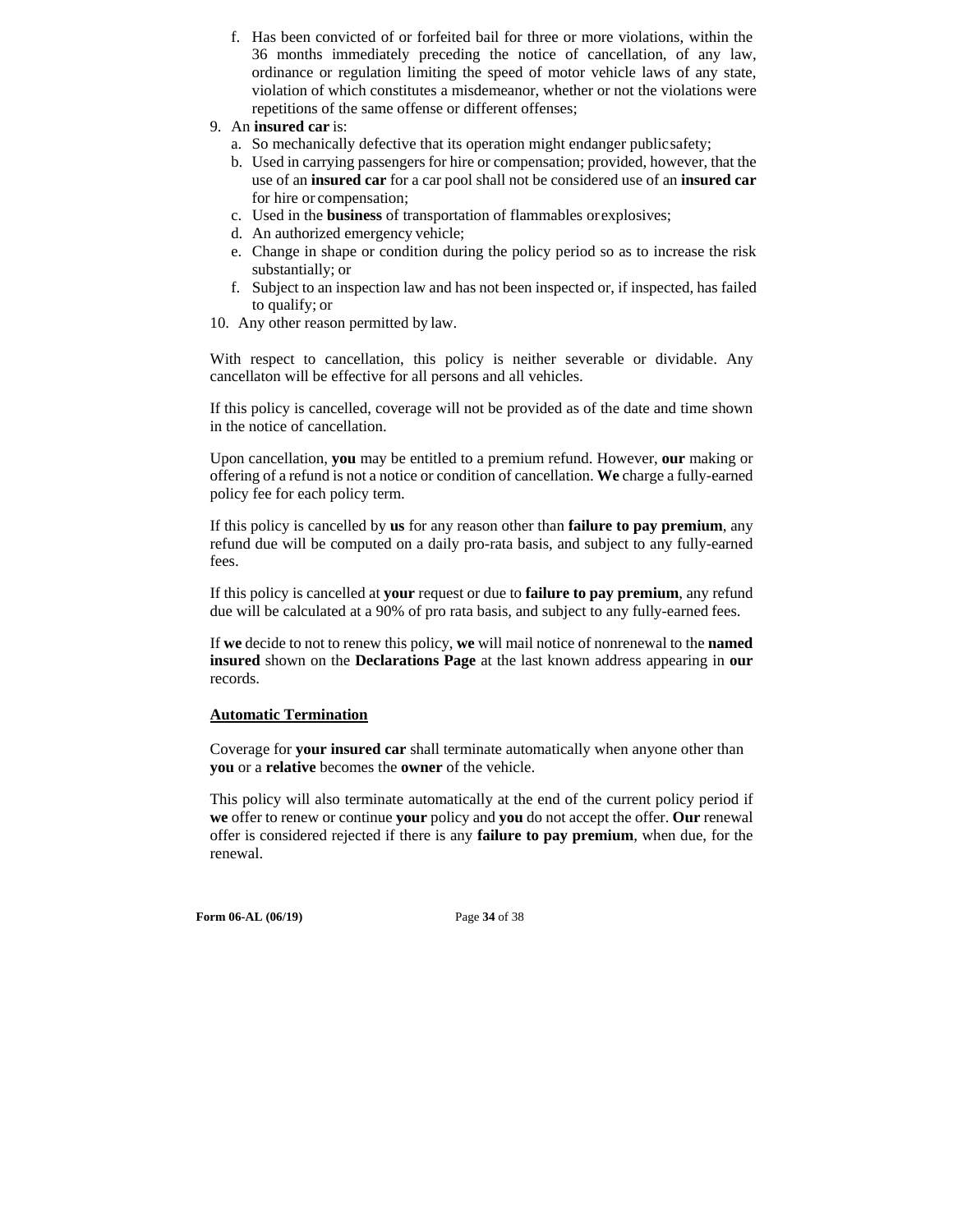#### **Proof of Notice**

**We** may mail or deliver any notice to the **named insured**. Proof of mailing of any notice will be sufficient proof of notice.

#### **Fraud and Misrepresentation**

The statements made by **you** in the **application** are deemed to be representations. If any representation regarding a material fact or circumstance contained in the **application** is false, misleading, or affects the acceptance or rating of the risk by **us**, by either direct misrepresentation, omission, concealment of facts, or incorrect statements, this policy will be void from its inception.

If any representation regarding a material fact or circumstance contained in any notification of change is false, misleading, or affects the acceptance or rating of the risk by **us**, by either direct misrepresentation, omission, concealment of facts, or incorrect statement, this policy will be void from the effective date of the change.

This provision shall also apply to misstatements of use and omissions of fact. **We** do not provide coverage for any **insured person** who has made fraudulent statements or engaged in fraudulent conduct in connection with any **accident** or **loss** for which coverage is sought under this policy.

**We** may void this policy or deny coverage for fraud or a knowing misrepresentation even after the occurrence of an **accident** or **loss**. This means that **we** will not be liable for any claims or damages that would otherwise be covered.

If **we** are not permitted to void this policy, any first-party claims will be reduced by the amount of any additional premium owed to **us**. Any payments made by **us** as the result of **your** fraud or misrepresentation may be recovered from **you**, or from any payments due or made to **you** under any first party coverage provided by this policy.

#### **Our Right to Void for Failure of Initial Payment**

Coverage under this policy is conditioned upon **our** receipt of complete and unconditional payment of the initial down-payment of premium.

If **you** make **your** initial payment by check or any method other than cash, this policy is void as if never issued, and there will be no coverage at any time, if the initial payment is not honored for any reason when first presented for payment to **your** bank or financial institution or if there is any **failure to pay premium**. If this policy is void **we** will not cover any claims, loss or damages of any kind. **You** must reimburse **us** for any amounts **we** are required by law to pay after **we** void the policy.

**Form 06-AL (06/19)** Page **35** of 38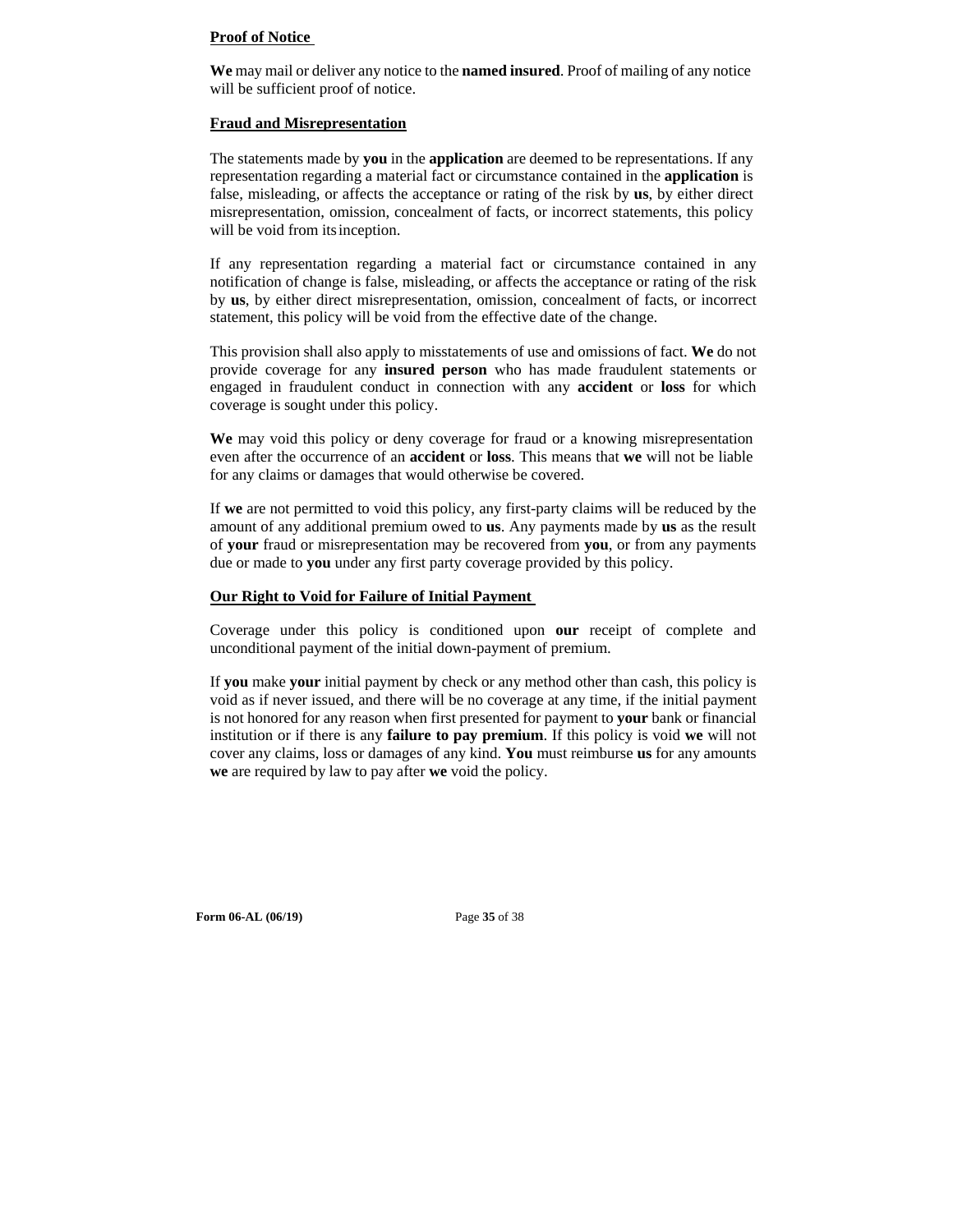#### **Policy Conformed to Statutes**

Terms of this policy that are in conflict with the statutes or other applicable law of the **state** where **you reside** when this policy is issued, as shown in **our** records, are hereby amended to conform to the applicable state law. All other terms remain in full effect.

#### **Conditions Precedent**

There is no coverage provided under this policy until there has been full compliance with all of the terms and conditions of this policy.

#### **Bankruptcy**

The bankruptcy or insolvency of a **person** insured by this policy, or that **person's** estate, shall not relieve **us** of **our** obligations under this policy.

#### **YOUR DUTIES & REPORTING ALL ACCIDENTS AND LOSSES**

**IMPORTANT:** For coverage as described in this policy to apply, all notice requirements, duties, and policy terms that apply must be properly performed. Not doing so may result in a claim or coverage being partially or fully denied.

#### **Notice of an Accident or Loss**

In the event of an **accident** or **loss**, it must be reported it to **us** or one of **our** authorized agents as soon as practicable. The report must give time, place and circumstances of the **accident** or **loss** including the names and addresses of all injured parties and all witnesses involved in the **accident** or **loss**.

### **Other Duties**

Anyone claiming any coverage under the policy must:

- 1. Cooperate with **us** and assist **us** in any matter concerning a claim or lawsuit.
- 2. Refuse to assume any obligation or incur any unreasonable and unnecessary expenses at the time of the **accident** or **loss**.
- 3. Immediately send **us** any legal papers relating to any claim or lawsuit.
- **4.** Submit to physical examination at **our** expense by doctors **we** select as often as **we**  may reasonably require.
- 5. Authorize **us** to obtain medical, wage and other records. Any medical records requested will pertain to the **bodily injury** arising from an **accident**.
- 6. Provide any written proof of **loss** that **we** require.
- 7. Submit to statements or examinations under oath and subscribe to the same as **we**  may reasonably require. **We** may require that such statements or examinations be recorded and videotaped, as well as conducted individually and outside the presence of witnesses or other **persons** seeking coverage or benefits under this policy.

**Form 06-AL (06/19)** Page **36** of 38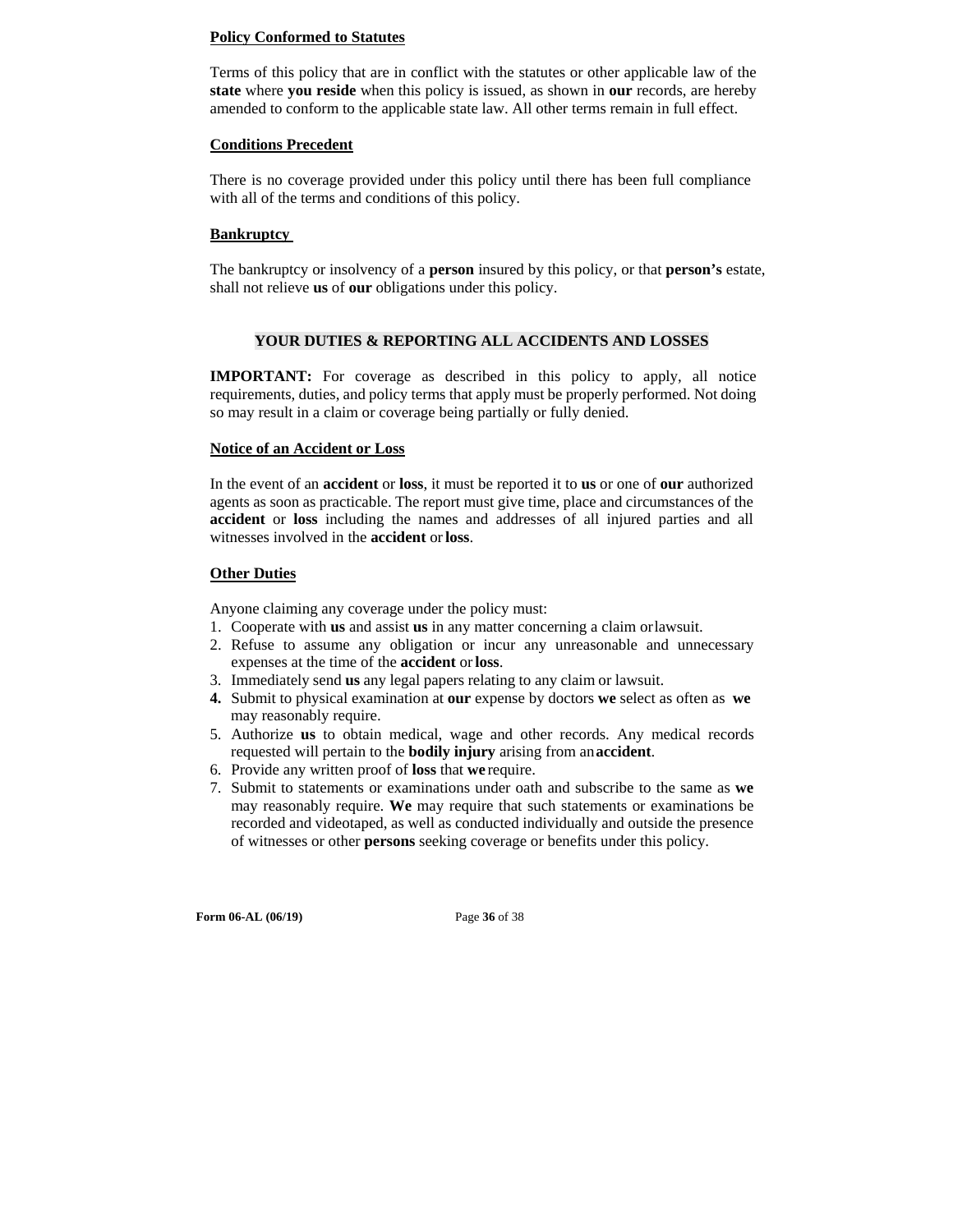8. Provide **us** with any personal financial information **we** request for underwriting, policy servicing or claims handling purposes, or provide **us** with written authorization to obtain such information. This includes such information as social security numbers, credit history and any other related information. InsureMax limits both the collection and use of customer information to the minimum needed to administer **our** business.

Anyone claiming Uninsured Motorist Coverage must contact the police within 24 hours, or as soon as is practicable, after the **accident** if a hit and run driver is involved and must promptly send **us** copies of any legal papers if suit is brought.

Anyone claiming any coverage under this policy must also:

- 1. Take reasonable steps after **loss** to protect an **insured car** and its equipment from further **loss**. If **you** fail to do so, any further damage will not be covered under this policy. **We** will pay reasonably necessary expenses incurred in providing that protection.
- 2. Report the total theft of the **car** to the police promptly and as soon as practicable after the **loss**.
- 3. Allow **us** to inspect and appraise the damage to an **insured car** before its repair or disposal.
- 4. If a hit and run motorist is involved, adequate proof of loss and a statement under oath must be filed with **us** within 30 days of **our** request.

\*\*\*\*\*\*\*\*\*\*\*\*\*\*\*\*

**IN WITNESS WHEREOF**, the Company has caused this policy to be executed and attested.

President<br>Murluy **Secretary** 

**Form 06-AL (06/19)** Page **37** of 38